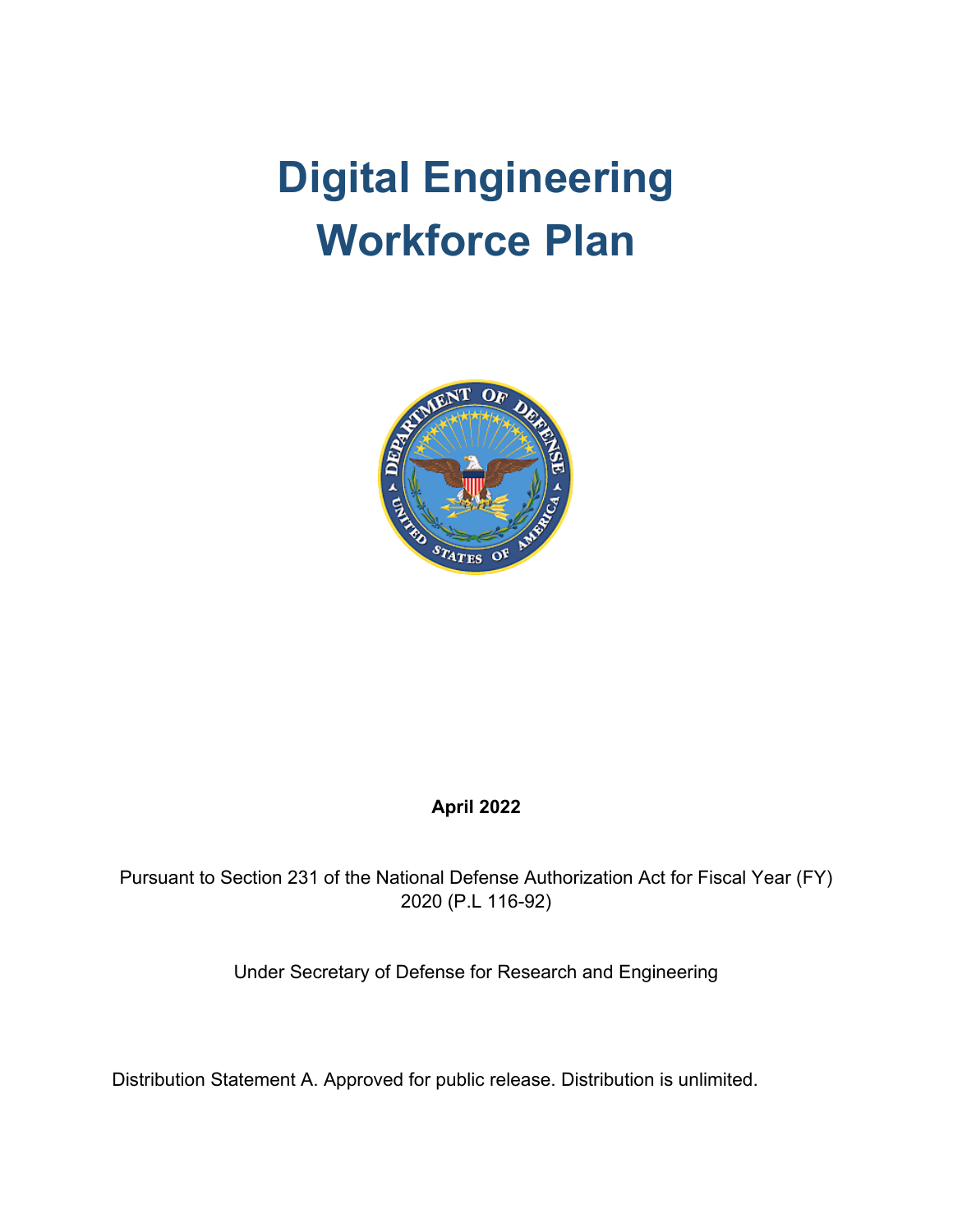Digital Engineering Workforce Plan

Office of the Under Secretary of Defense for Research and Engineering 3030 Defense Pentagon Washington, DC 20301

https:///www.cto.mil

Distribution Statement A. Approved for public release. Distribution is unlimited. DOPSR Case # 22-S-1527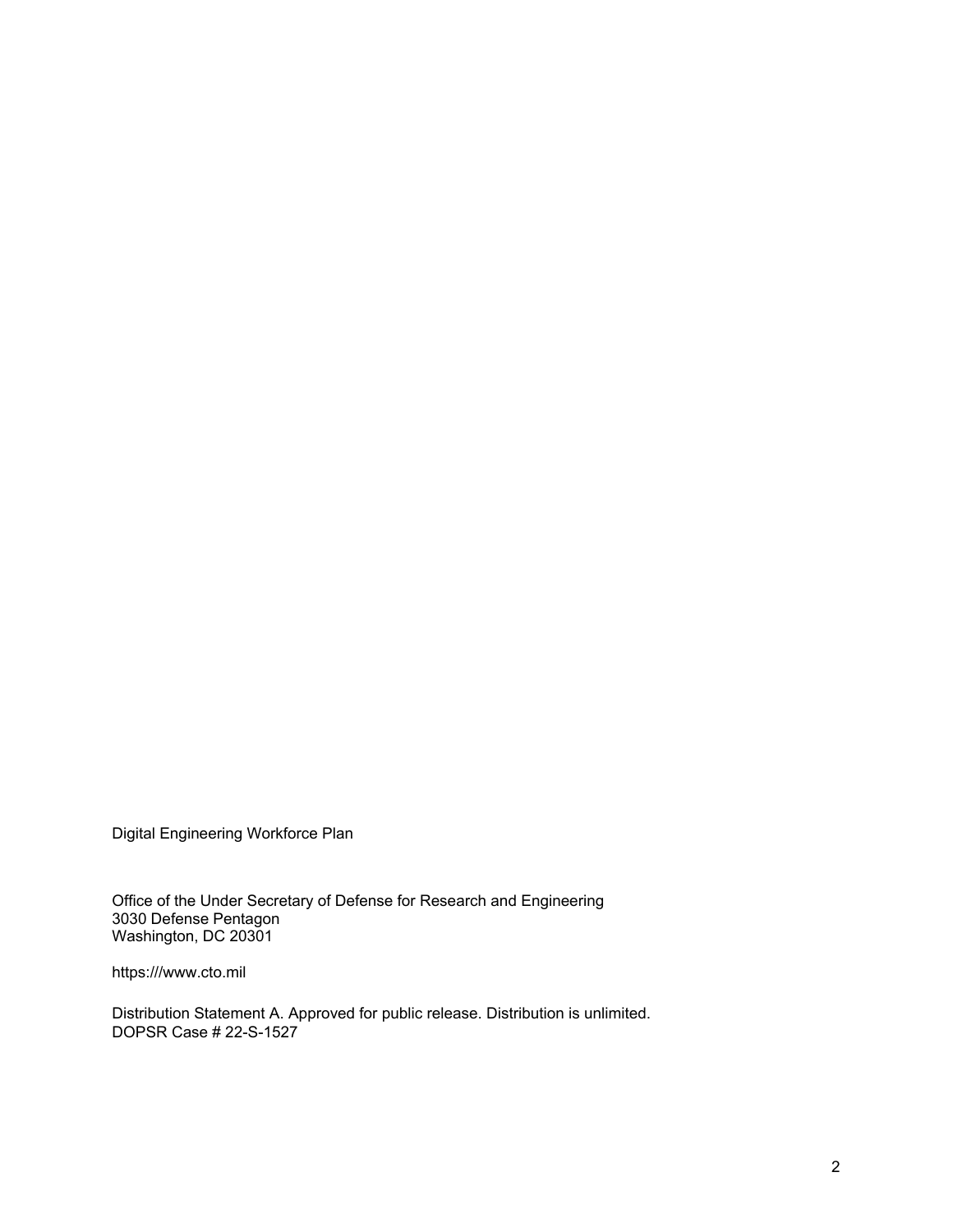# Contents

| 3.3 Projecting Future Needs: Notional Projected Digital Engineering Functions and Roles  15 |  |
|---------------------------------------------------------------------------------------------|--|
|                                                                                             |  |
|                                                                                             |  |
|                                                                                             |  |
|                                                                                             |  |
| 4.4 Encouraging Mentorships, Rotational Assignments, and Coaching/Workshops 18              |  |
|                                                                                             |  |
|                                                                                             |  |
|                                                                                             |  |
| 4.8 Develop Workforce (Resources) - Leverage Defense Acquisition Workforce Development      |  |
|                                                                                             |  |
|                                                                                             |  |
|                                                                                             |  |
|                                                                                             |  |
|                                                                                             |  |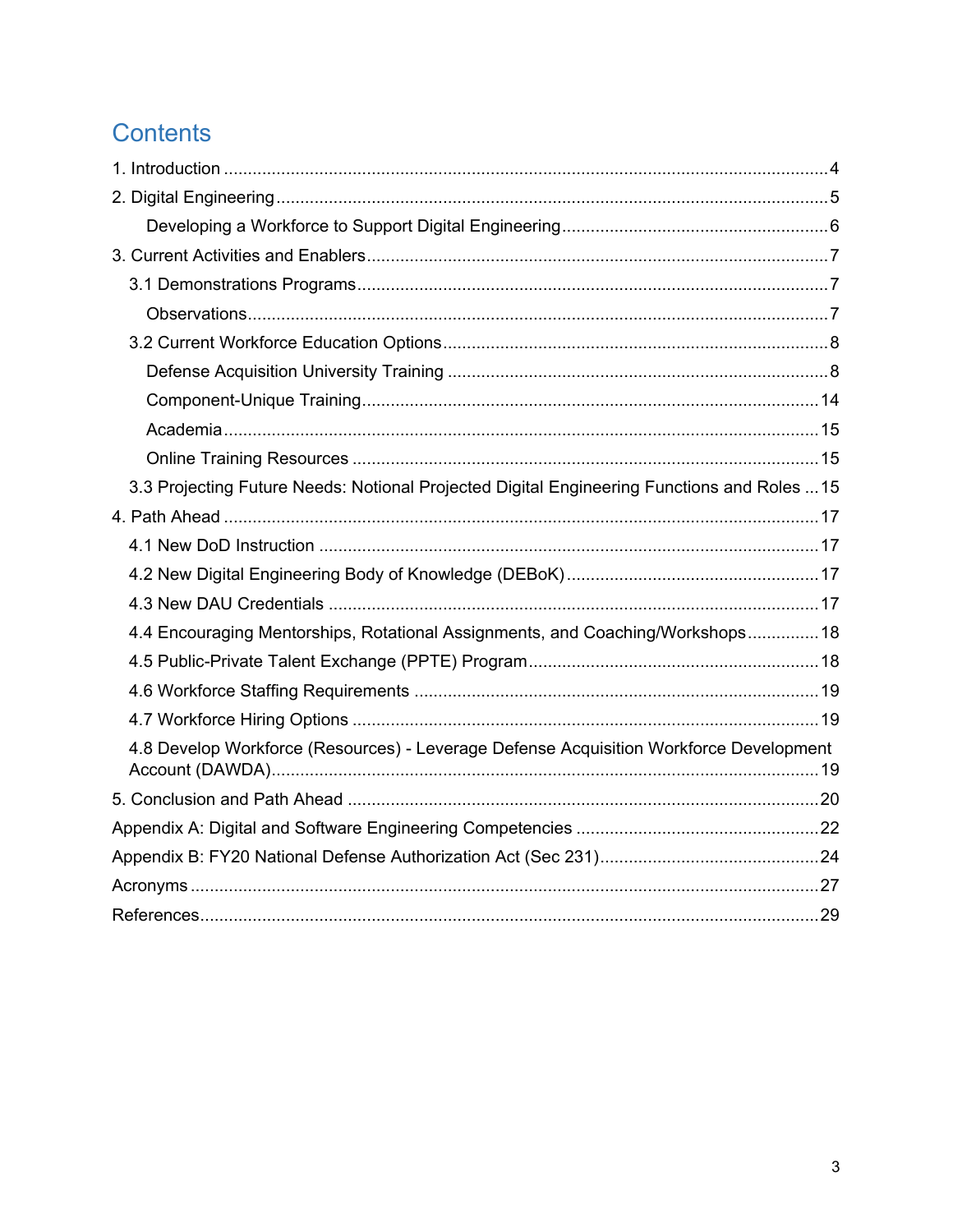# <span id="page-3-0"></span>1. Introduction

The U.S. Department of Defense (DoD) requires robust engineering practices to develop weapon systems the nation needs to maintain superiority against threats from adversaries worldwide. To support this effort, the Department is transforming its engineering practices to an approach that incorporates technological innovations into an integrated, digital, model-based approach. This digital engineering approach will require new methods, processes, and tools, which will change the way the engineering community operates. Software plays an essential role in implementing digital engineering and is also discussed in this plan.

To succeed in implementing digital engineering, DoD is making a deliberate effort to transform the workforce. This Digital Engineering Workforce Plan seeks to meet the current and emerging needs in acquiring, developing, and retaining qualified government civilian and military staff to achieve the goal of implementing digital engineering.

Section 231 of the FY 2020 National Defense Authorization Act (NDAA), Public Law 116-92, directs the Secretary of Defense to establish a digital engineering capability:

- For the development and deployment of digital engineering models for use in the defense acquisition process
- To provide testing infrastructure and software to support automated approaches for testing, evaluation, and deployment throughout the defense acquisition process

The digital engineering capability will:

- Be accessible to, and usable by, individuals throughout the Department of Defense who have responsibilities relating to capability design, development, testing, evaluation, and operation
- Provide for the development, validation, use, curation, and maintenance of technically accurate digital systems, models of systems, subsystems, and their components, at the appropriate level of fidelity to ensure that test activities adequately simulate the environment in which a system will be deployed
- Include software to automate testing throughout the program life cycle, including to satisfy developmental test requirements and operational test

As part of establishing a digital engineering capability, the Department was directed to:

- Select not fewer than 4 and not more than 10 programs to participate in demonstration activities to demonstrate digital engineering approaches
- Use the results of the demonstration activities in guiding the development of new policies and guidance
- Use the results of the demonstration activities in guiding the development of a workforce and infrastructure plan to support the new policies and guidance
- Establish a steering committee to assist in carrying out the efforts

This workforce plan specifically addresses the requirement in Section 231(b)(3)(C), "develop a workforce and infrastructure plan<sup>1</sup> to support any new policies and guidance implemented in

 $^{\rm 1}$  As part of the Section 231 effort, a separate Digital Engineering Infrastructure Plan is being developed by the Test Resources Management Center (TRMC).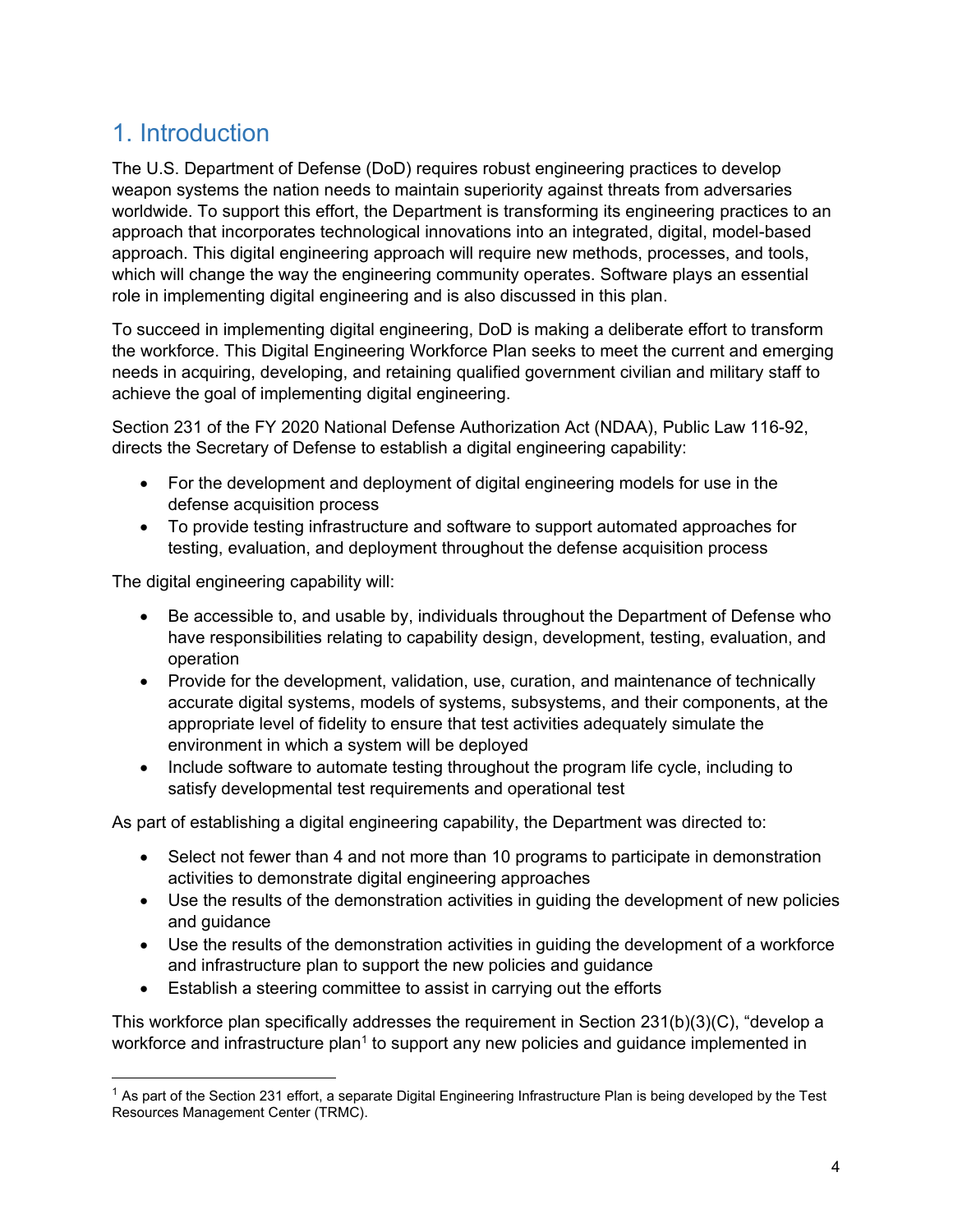connection with the demonstration activities, including any policies and guidance implemented after the completion of such activities."

This workforce plan identifies and addresses skill gaps as well as identifies actions to close the skills gaps. The workforce skill gaps are derived from competencies which will support roles and responsibilities of the projected workforce to meet future digital engineering requirements.

Workforce planning is an iterative process that needs to be flexible enough to adapt to changing conditions. This workforce plan is developed to guide the initial efforts to address the near-term skill gaps. This workforce plan provides information for the acquisition functional areas to assist in the development of training (to include credentials) and provides information and recommendations to the Components during their workforce development, recruitment, and hiring initiatives. DoD will monitor, assess, and adjust processes to continuously develop and sustain a digital engineering workforce.

# <span id="page-4-0"></span>2. Digital Engineering

Digital engineering is a fundamental change to the way people work and operate. It incorporates the use of digital computing, modeling, analytical capabilities, and new technologies to conduct engineering in a more integrated virtual environment. It seeks to move away from traditional paper-based processes to processes that originate and remain digital, allowing the connected workforce to have access to the most up-to-date information, referred to as the single, authoritative source of truth. It is also model-centric, which allows the Department to refine designs in the conceptual phase to facilitate the design process, augment testing, and reduce the need for expensive mockups. Examples of how a digital engineering capability can be used are as follows:

- Facilitate digital communication of system requirements between government and vendor using model-based systems engineering (MBSE)/Systems Modeling Language (SysML) views
- Allow use of engineering models and virtual environments to test designs across broader parameters than live testing permits
- Allow use of models to support 3D manufacturing
- Allow use of digital twins (virtual representations of physical systems) to support predictive maintenance based on real-world usage data

New digital engineering methods, processes, and tools will change the way the engineering community operates; however, this shift extends beyond the engineering community with an impact on the research, requirements, acquisition, test and evaluation, cost, sustainment, and intelligence communities.

The OUSD(R&E) DoD Digital Engineering Strategy (2018) describes the purpose, direction, and priorities necessary to implement digital engineering in the Department. Since digital engineering is a fundamental change to the way work is performed, a new way of thinking is needed in order for DoD leadership and workforce to embrace the concepts and remove barriers.

The digital engineering knowledge base, elements of which are at various levels of maturity, will evolve over time. Currently, DoD is documenting this knowledge in a broad array of standards, web resources, and academic and trade literature. The Department has ongoing efforts to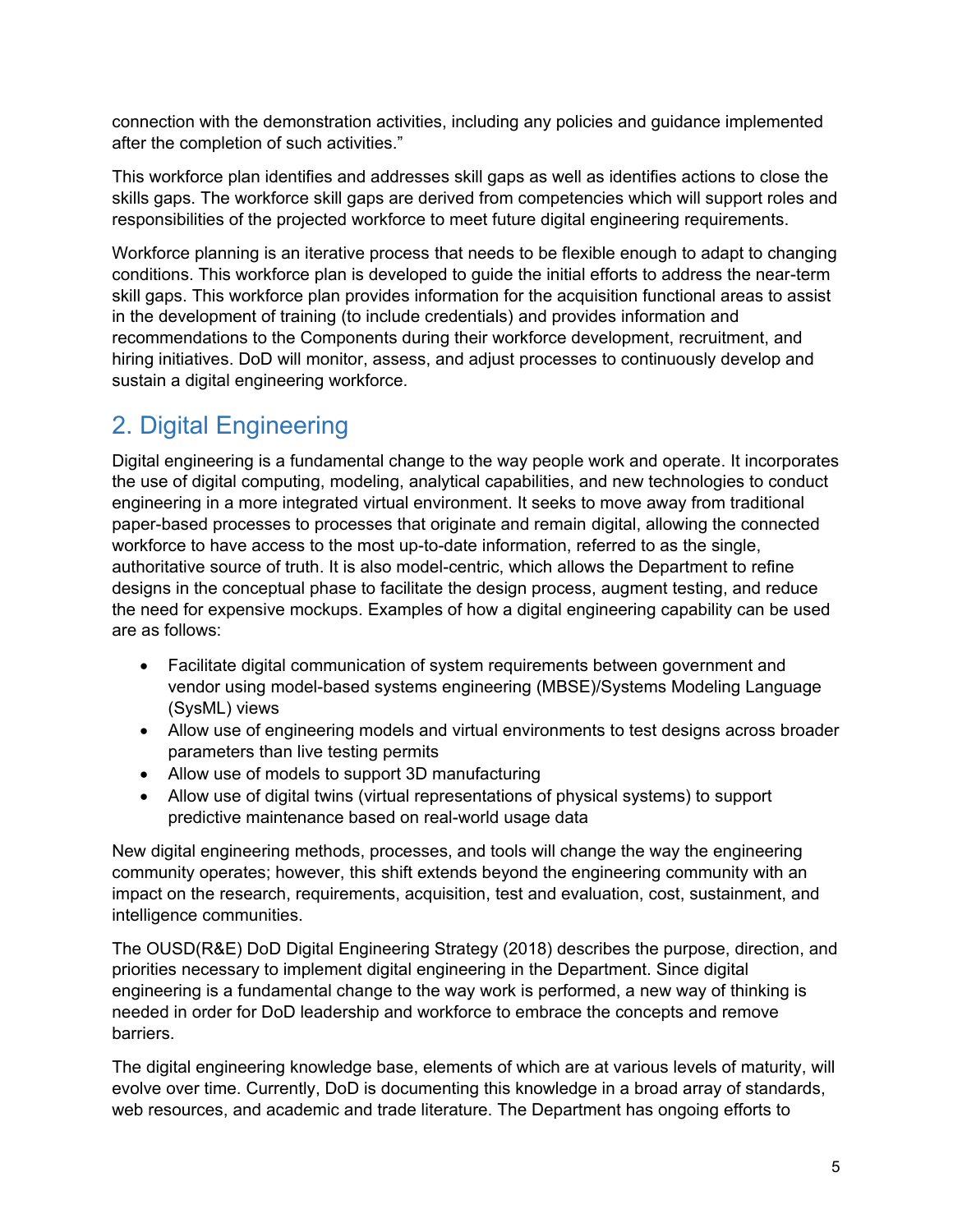continually improve, update, and further organize this knowledge base to fully implement digital engineering in a Body of Knowledge (BoK). In addition to documenting the knowledge base, the Department is developing a DoD Instruction to encourage and support the adoption and implementation of digital engineering.

Currently a wide range of information is available to enable digital engineering (e.g., modeling languages, processes, architecture frameworks), but DoD needs a common set of digital engineering standards to cover the range of models and data to be captured and exchanged across disciplines, domains, and phases of the life cycle.

As a result, DoD is establishing commonality, developing a shared understanding of concepts, and ensuring consistency and rigor in implementing digital engineering across engineering activities.

### <span id="page-5-0"></span>**Developing a Workforce to Support Digital Engineering**

The greatest challenge facing the workforce is the pace of technology advancements, which require swift adaptation by the current workforce and the hiring of new talent if needed. DoD is competing with the commercial industry by using incentives such as student loan repayment, graduate school tuition reimbursement, continuous learning opportunities, and a flexible worklife environment while widely showcasing DoD's innovative work and opportunities available to those aspiring to a career in high-technology areas. As outlined in the Secretary of Defense's priorities, DoD will build opportunities for growth and development, invest in training and education, and create new opportunities for advancement that drive promotion and retention for our total civilian and military workforce. DoD plans to build out a range of innovative workforce skills and capabilities and remove barriers that limit its people from realizing their full potential as partners in the Department's work.

As DoD transitions to digital engineering, there is a need to develop and maintain an acquisition workforce and culture that understands:

- Model-based engineering
- Modern software development practices
- Digital engineering processes, methods, and tools
- Digital artifacts across the acquisition life cycle

Implementing digital engineering will influence how engineers and the acquisition workforce perform their job functions, how digital artifacts are delivered, and how information is shared either locally or in a distributed manner. Workforce training and education are a critical component to developing the knowledge, competence, and skills that the workforce will need to support the digital engineering transformation.

Competition for highly qualified personnel with any digital experience is constantly increasing. The Department needs to develop and sustain a digital engineering workforce cadre that is skilled in the application of digital tools, modeling, secure technologies, and software acquisition to support the development of capabilities for the warfighter.

DoD is transforming the current acquisition workforce management framework to a new framework for the defense acquisition community that focuses on core functions that design, develop, and field operational capabilities to our warfighters. The Acquisition Workforce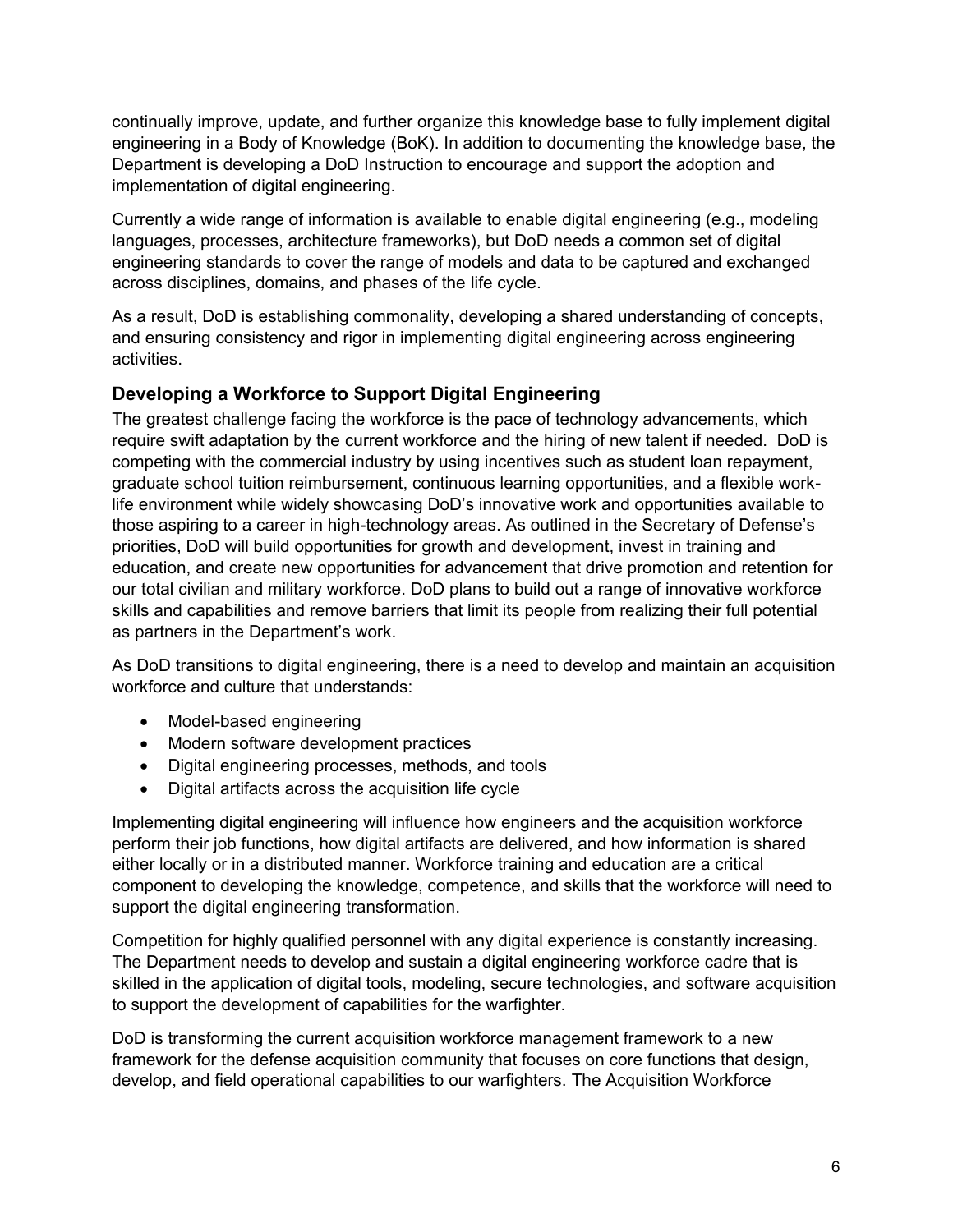Transformation effort (i.e., Back-to-Basics (BtB) reform initiative) consolidates the 14 traditional acquisition career fields down to six functional areas:

- Program Management
- Contracting
- Life Cycle Logistics
- Engineering and Technical Management (ETM)
- Test and Evaluation (T&E)
- Business Financial Management/Cost Estimating

As part of the Acquisition Workforce Transformation effort, the ETM functional area developed a new competency model with knowledge, skills, and abilities applicable to every acquisition individual in the functional area. The ETM competencies, which have been approved by the Functional Area Leader based on input from the Components, are applicable to digital and software engineering. The competencies are identified in Appendix A and are guiding the development of new acquisition training.

# <span id="page-6-0"></span>3. Current Activities and Enablers

# <span id="page-6-1"></span>3.1 Demonstrations Programs

In order to identify which skill gaps are applicable to civilian and military personnel throughout DoD who have responsibilities relating to capability design, development, testing, evaluation, and operation of a digital engineering capability, DoD conducted demonstration activities to evaluate current policy, guidance, specifications, workforce competencies, and standards to determine what changes are necessary to implement digital engineering. In accordance with Sec. 231(b)(2), DoD selected the following five programs for those demonstrations:

- 1. Integrated Logistics System–Supply (ILS-S) U.S. Air Force
- 2. Air Operations Center–Weapon System (AOC-WS) U.S. Air Force
- 3. Aegis Combat System Test Bed (CSTB) U.S. Navy
- 4. Joint Multi-Role (JMR) Mission System Architecture Demonstration (MSAD) U.S. Army
- 5. F-35 Cyber Ops Modeling Project–Orchestrate–Simulate-Execute (COMPOSE) Project – U.S. Air Force/DOT&E

### <span id="page-6-2"></span>**Observations**

Following the demonstration activities, the following observations were noted:

- Infrastructure and Digital Engineering Ecosystem: DoD needs to continue developing standard infrastructure-related technology, processes, and support capabilities to ensure availability of a digital engineering ecosystem suitable to meet operational challenges.
- Digital Engineering Capabilities and Usage: DoD programs would benefit from a standard approach to assess a program's overall digital capability. This standard assessment should include (but is not limited to) specifying digital engineering approaches (e.g., processes, tools); assessing contractor digital engineering competency; and characterizing the program's digital engineering infrastructure.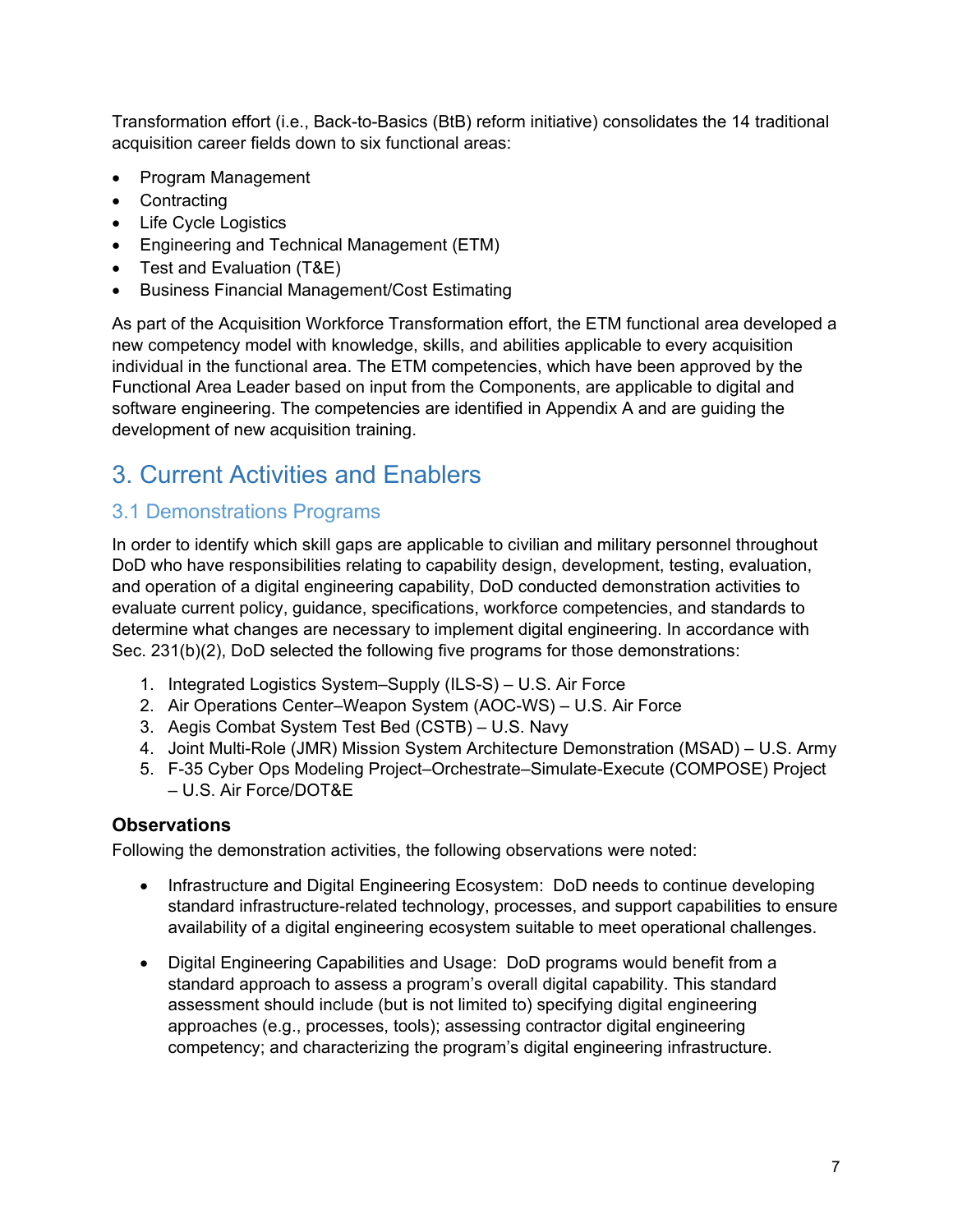- Integration of Data Types: Demonstration programs benefited from automating data ingestion and integration processes. A common data integration framework to support DoD acquisition programs would enable better returns on investments.
- Continuous Authority to Operate<sup>2</sup> (cATO): The value of cATO (cost savings, rapid deployment, and improved security posture) was evident for programs implementing a Development, Security, Operations (DevSecOps) workflow. Both controls-based and data-analytics-based approaches to cATO are currently in use and serve different legitimate program needs.

These demonstrations showed a wide range in the implementation and application of digital engineering, from constructive multisystem mission simulations to cybersecurity network modeling to testing in DevSecOps environments. This range of applications presents a challenge to the Department as digital engineering workforce development must cover a multitude of topics, including but not limited to: modeling (of varying types and fidelities), simulations, software development, data science, cybersecurity, and more.

The Department is already addressing many of these areas in its workforce development efforts. Recent updates to the workforce competency models in the ETM and T&E functional areas are addressing emerging workforce skill requirements. As the Department moves forward, it will continue to adapt and update the applicable workforce competencies in response to new requirements that emerge from acquisition programs and technology innovations. The observations from the demonstrations will help inform the development of training material for the workforce. Abilities identified, such as configuring automatic data ingestion and implementing a cATO will need to be addressed in guidance and training.

# <span id="page-7-0"></span>3.2 Current Workforce Education Options

A number of existing training opportunities already address the emerging need for digital engineering skills. The Department is also building upon current efforts to develop training through avenues within the Department, in academia, and in the commercial or online space (e.g., Coursera, etc.).

### <span id="page-7-1"></span>**Defense Acquisition University Training**

Defense Acquisition University (DAU) has started deploying job-relevant credentials to meet emerging mission and job-specific needs. Defense Acquisition Credentials provide the knowledge, skills, and abilities to perform a specific acquisition-related functions and tasks.

Defense Acquisition Credentials may include courses from approved non-DAU sources. At this time two Defense Acquisition Credentials are applicable to the digital and software engineering areas (Table 1).

<sup>&</sup>lt;sup>2</sup> An "Authorization to Operate" is part of the DoD Chief Information Officer Risk Management Process for cybersecurity governed by DoDI 8510.01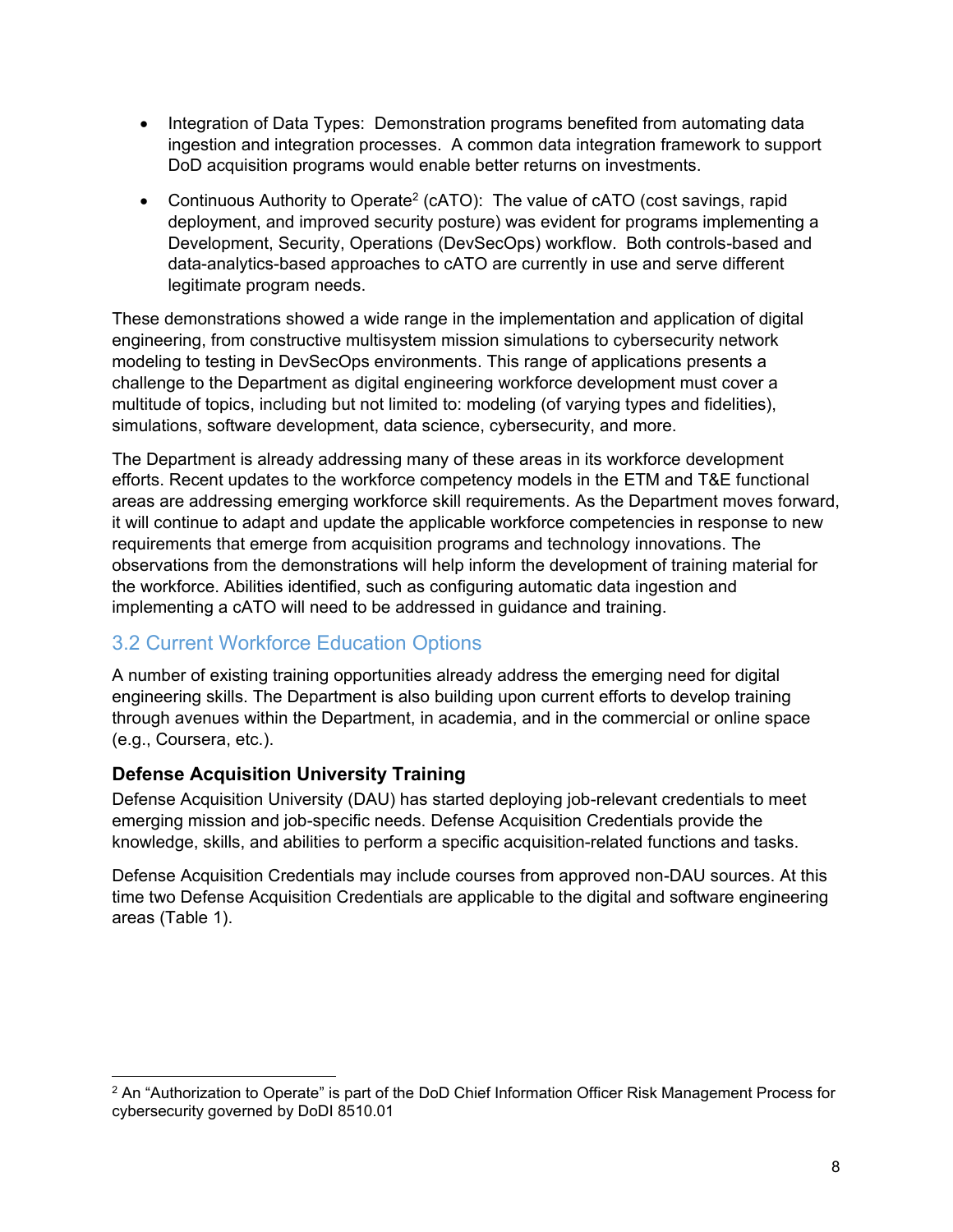| <b>Credential</b>                                                                        | <b>Description</b>                                                                                                                                                                                                                                                                                                                                                                                                                                                                                                                                                                                                                                                                                                                                                                                                                                                                                                                                                                                                                                                                                                                                                                                                                                                                                                                                                                      | <b>Target Attendees</b>                                                                                                                                                          | Length                                                   |
|------------------------------------------------------------------------------------------|-----------------------------------------------------------------------------------------------------------------------------------------------------------------------------------------------------------------------------------------------------------------------------------------------------------------------------------------------------------------------------------------------------------------------------------------------------------------------------------------------------------------------------------------------------------------------------------------------------------------------------------------------------------------------------------------------------------------------------------------------------------------------------------------------------------------------------------------------------------------------------------------------------------------------------------------------------------------------------------------------------------------------------------------------------------------------------------------------------------------------------------------------------------------------------------------------------------------------------------------------------------------------------------------------------------------------------------------------------------------------------------------|----------------------------------------------------------------------------------------------------------------------------------------------------------------------------------|----------------------------------------------------------|
| <b>Digital</b><br><b>Engineering</b><br>for DoD<br><b>Consumers</b><br><b>Credential</b> | This credential promotes the<br>learning of key digital engineering<br>information and perspectives. It<br>establishes how models,<br>simulations, and digital engineering<br>can be a benefit over the entire<br>system life cycle and how models,<br>simulations and digital engineering<br>can support systems engineering<br>processes. It is expected to provide<br>an understanding of the role of<br>model-based systems engineering,<br>the needs for digital artifacts related<br>standards, how to define a finite set<br>of digital artifacts, and the ability to<br>develop constructs for assembling<br>digital artifacts. In addition, this<br>credential addresses Digital<br>Engineering across the Department<br>of Defense (DoD) Acquisition<br>Lifecycle and DoD's Digital<br>Engineering fundamentals, strategic<br>goals, and policies. Concepts<br>explored include, but are not limited<br>to DoD's shift towards an acquisition<br>environment that relies on models,<br>simulations, and Digital Engineering<br>that identify with the DoD Digital<br>Engineering Strategy, DoD Digital<br>Engineering Fundamentals, and<br>DoDI 5000.02. This credential is<br>currently made up of two courses:<br>CLE 084 - Models, Simulations,<br>and Digital Engineering (DAU)<br>CENG 001 - MBSE: Model-<br>$\bullet$<br><b>Based Systems Engineering</b><br>(Coursera) | Defense acquisition<br>workforce personnel,<br>including Engineering<br>and Technical<br>Management (ETM),<br>Program Management<br>and Life Cycle Logistics<br>functional areas | <b>CLE 084</b><br>5 Hours<br><b>CENG 001</b><br>21 Hours |

*Table 1. DAU Credentials Applicable to Digital Engineering and Software Engineering*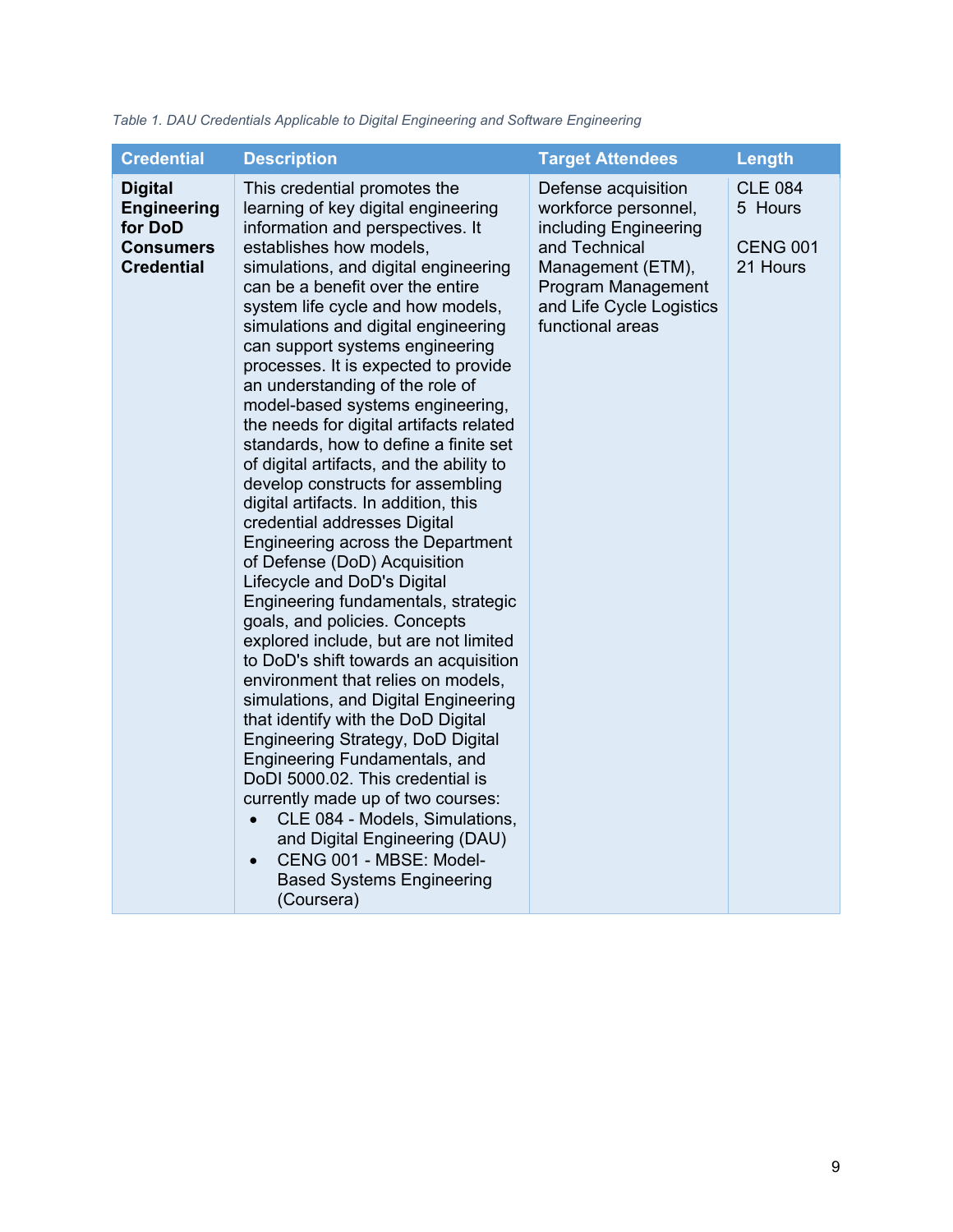| <b>Credential</b>                                              | <b>Description</b>                                                                                                                                                                                                                                                                                                                                                                                                                                                                                                                                                                                                                                                                                                                                                                                           | <b>Target Attendees</b>                                                                                                                                                                        | Length                                          |
|----------------------------------------------------------------|--------------------------------------------------------------------------------------------------------------------------------------------------------------------------------------------------------------------------------------------------------------------------------------------------------------------------------------------------------------------------------------------------------------------------------------------------------------------------------------------------------------------------------------------------------------------------------------------------------------------------------------------------------------------------------------------------------------------------------------------------------------------------------------------------------------|------------------------------------------------------------------------------------------------------------------------------------------------------------------------------------------------|-------------------------------------------------|
| <b>Agile DoD</b><br>Team<br><b>Member</b><br><b>Credential</b> | This credential is a cross-functional,<br>general-purpose credential on the<br>tenets and principles of agile that<br>will provide the owner with the<br>knowledge and skills necessary to<br>perform on an agile program in DoD.<br>The credential will explore what it<br>takes to perform a successful agile<br>transformation across an<br>organization. Topics include but are<br>not limited to: create a product<br>vision, create a product roadmap,<br>write a user story, participate in an<br>iteration or sprint planning meeting,<br>and interpret agile metrics. This<br>credential is currently made up of<br>two courses:<br>CLE 076 - Introduction to Agile<br>$\bullet$<br>Software Acquisition (DAU)<br>ACQ 1700 - Agile for DoD<br>$\bullet$<br><b>Acquisition Team Members</b><br>(DAU) | Defense acquisition<br>workforce personnel,<br>including Project<br>Management, ETM,<br>T&E, Life Cycle<br>Logistics, Business<br>Financial Management,<br>and Contracting<br>functional areas | <b>CLE 076</b><br>5 Hours<br>ACQ 1700<br>2 days |

The following stand-alone DAU courses apply to the digital and software engineering areas (Table 2).

*Table 2. DAU Stand-Alone Courses That Apply to Digital Engineering and Software Engineering*

| <b>Course</b>                                                          | <b>Description</b>                                                                                                                                                                                                       | <b>Target Attendees</b>                                                                                          | Length  |
|------------------------------------------------------------------------|--------------------------------------------------------------------------------------------------------------------------------------------------------------------------------------------------------------------------|------------------------------------------------------------------------------------------------------------------|---------|
| $CLE$ 023 $-$<br><b>Modeling</b><br>and<br><b>Simulation</b><br>in T&E | This continuous learning module<br>provides a thorough understanding of<br>how modeling and simulation can be<br>used to support the test and<br>evaluation (T&E) activities in support<br>of weapon system development. | Defense acquisition<br>workforce personnel,<br>including T&E, ETM, and<br>Program Management<br>functional areas | 8 hours |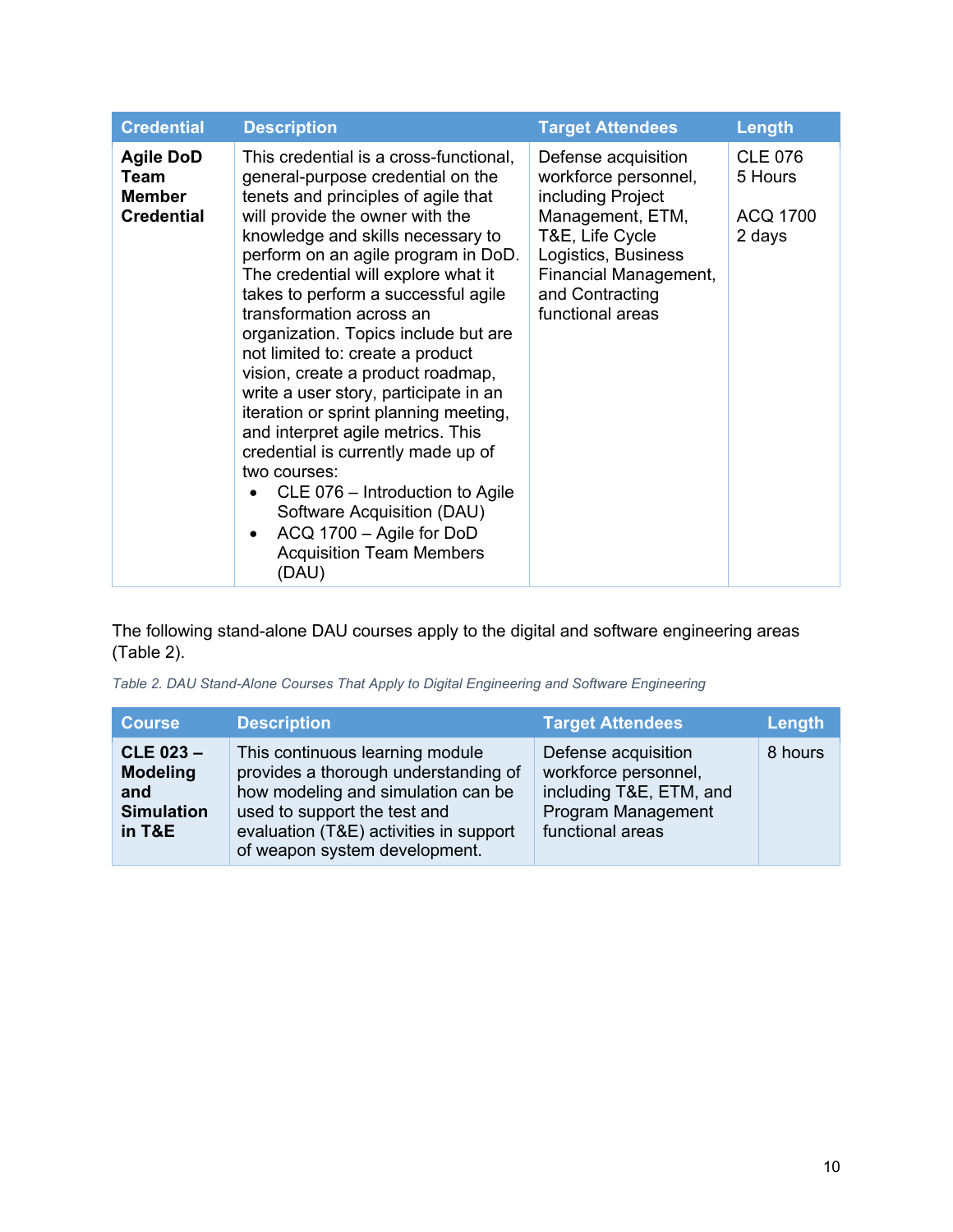| <b>Course</b>                                                                                                       | <b>Description</b>                                                                                                                                                                                                                                                                                                                                                                                                                                                                                                                                                                                                                                                                                                                        | <b>Target Attendees</b>                                                                                             | Length      |
|---------------------------------------------------------------------------------------------------------------------|-------------------------------------------------------------------------------------------------------------------------------------------------------------------------------------------------------------------------------------------------------------------------------------------------------------------------------------------------------------------------------------------------------------------------------------------------------------------------------------------------------------------------------------------------------------------------------------------------------------------------------------------------------------------------------------------------------------------------------------------|---------------------------------------------------------------------------------------------------------------------|-------------|
| <b>CLE 078-</b><br><b>Software</b><br><b>Acquisition</b><br>for the<br>Program<br><b>Office</b><br><b>Workforce</b> | This continuous learning module<br>explains program management<br>challenges that are unique to<br>software-reliant programs. It<br>discusses developing and managing<br>requirements, constructing acquisition<br>strategies, funding and contracting<br>considerations, software development<br>methodologies, cybersecurity design<br>considerations, testing, measurement<br>tools, fielding, and sustainment<br>strategies. Students will gain a strong<br>understanding of the unique aspects<br>of software-reliant systems in DoD<br>acquisition and will be able to apply<br>related experienced-based<br>considerations, best practices,<br>lessons learned, and rules of thumb<br>to improve the success of these<br>programs. | Defense acquisition<br>personnel engaged in<br>Software Development                                                 | 4 hours     |
| <b>ISA 1011-</b><br><b>Basic</b><br><b>Information</b><br><b>Systems</b><br><b>Acquisition</b>                      | This course describes Information<br>Technology (IT) products, processes,<br>and services that are acquired in<br>support of the National Defense<br>Strategy (NDS) for any IT acquisition.<br>IT is made up of software and<br>hardware. This course focuses on the<br>software aspects as described by the<br>DoD Digital Modernization Strategy.<br>This course describes what the<br>software-based technology is, why it<br>is important to DoD, and how to<br>acquire the technology.                                                                                                                                                                                                                                               | Defense acquisition<br>personnel in the ETM,<br>Program Management,<br>and Life Cycle Logistics<br>functional areas | 10<br>hours |

#### New DAU Engineering and Technical Management (ETM) Courses (released February 1, 2022)

The DoD acquisition workforce consists of more than 180,000 civilian and military personnel. The Department is revitalizing the training philosophy for the workforce to encourage a culture of lifelong learning and to empower individuals to tailor their professional development. In this new construct, the six functional areas (Program Management, Contracting, Life Cycle Logistics, ETM, T&E, and Business Financial Management/Cost Estimating) allow for more flexibility in gaining credentials.

As part of the Department's Acquisition Workforce Transformation effort, the ETM Functional Area developed a competency model that included digital and software engineering competencies (see Appendix A). These digital and software engineering competencies guided the development of courses designed to support certification at the Foundational and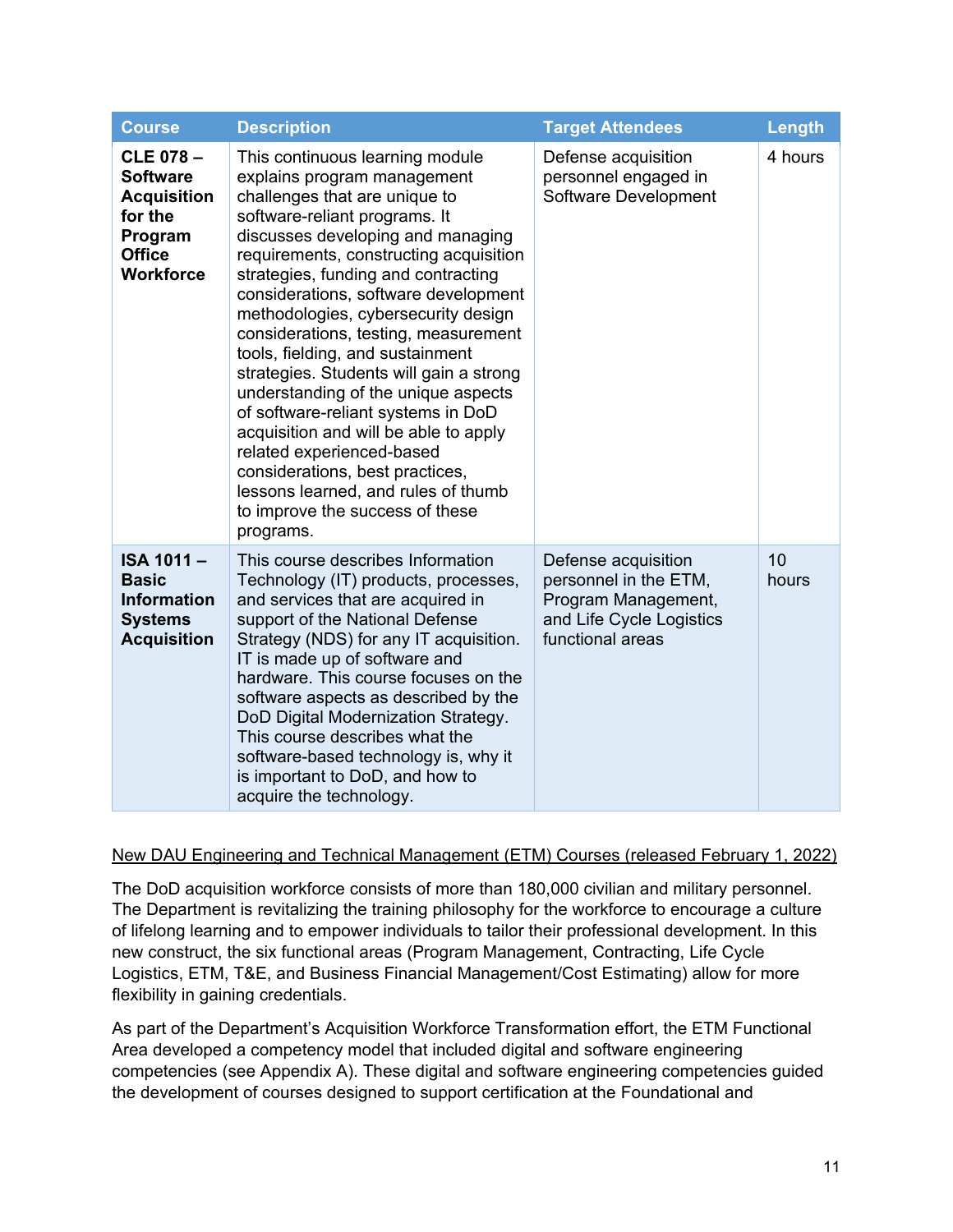Practitioner skill levels. The largest acquisition body in DoD is the ETM functional area, which includes more than 72,600 workforce members (nearly 40 percent of the defense acquisition workforce). In addition, there are approximately 9,200 personnel in the T&E functional area that can benefit from the training built to develop digital and software engineering competencies.

In addition to the acquisition workforce, many individuals (military and civilian) across the Department will benefit from this training. For example, the DoD Engineering (Non-Construction) workforce consists of approximately 85,400 acquisition and non-acquisition personnel and the Science and Technology (S&T) workforce consists of 16,900 acquisition and non-acquisition personnel. This training will advance our current workforce by broadening critical skills and abilities to foster the digital transformation.

The following table includes ETM courses released on February 1, 2022. The courses are based on the digital and software engineering competencies and are part of the ETM functional area training certification requirements.

| <b>Course</b>                                                   | <b>Description</b>                                                                                                                                                                                                                                                                                                                                                                                                                                                                                                                                                                                        | <b>Target Attendees</b>                                                                                                                                                                                                                                    | Length              |
|-----------------------------------------------------------------|-----------------------------------------------------------------------------------------------------------------------------------------------------------------------------------------------------------------------------------------------------------------------------------------------------------------------------------------------------------------------------------------------------------------------------------------------------------------------------------------------------------------------------------------------------------------------------------------------------------|------------------------------------------------------------------------------------------------------------------------------------------------------------------------------------------------------------------------------------------------------------|---------------------|
| <b>Digital</b><br>Literacy<br><b>Fundamentals</b><br>(ETM 1070) | This online training course introduces<br>digital literacy concept and strategies.<br>Students will understand digital behaviors<br>and practices to support implementations<br>of digital concepts. Students gain<br>foundational level skills to understand the<br>importance of identifying, communicating,<br>and preserving information when<br>operating within a digital environment.<br>Students learn digital approaches that use<br>authoritative sources of systems' data and<br>models as a continuum across disciplines<br>to support life cycle activities from concept<br>through disposal | This course is<br>required for members<br>of the ETM functional<br>area seeking<br>Foundational<br>Certification. This<br>course is also<br>intended for anyone<br>needing a basic<br>course in the use of<br>digital tools in the<br>development process. | 2.5<br><b>Hours</b> |

*Table 3. ETM Courses Released February 2022*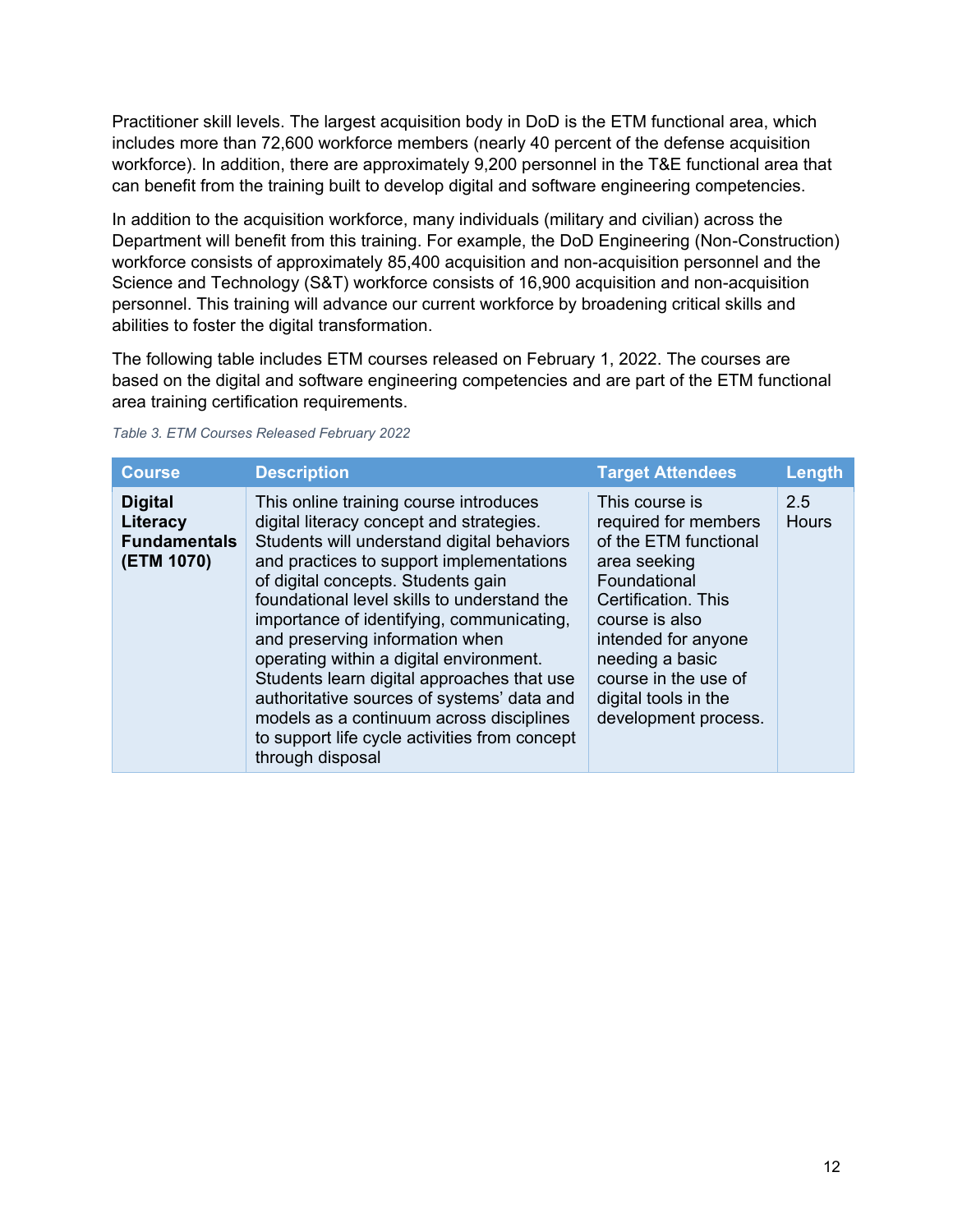| <b>Course</b>                                                                | <b>Description</b>                                                                                                                                                                                                                                                                                                                                                                                                                                                                                                                                                                                                                                                                                                                                                                                                              | <b>Target Attendees</b>                                                                                                                                                                                                                                                                          | Length              |
|------------------------------------------------------------------------------|---------------------------------------------------------------------------------------------------------------------------------------------------------------------------------------------------------------------------------------------------------------------------------------------------------------------------------------------------------------------------------------------------------------------------------------------------------------------------------------------------------------------------------------------------------------------------------------------------------------------------------------------------------------------------------------------------------------------------------------------------------------------------------------------------------------------------------|--------------------------------------------------------------------------------------------------------------------------------------------------------------------------------------------------------------------------------------------------------------------------------------------------|---------------------|
| <b>Digital</b><br><b>Literacy for</b><br><b>Practitioners</b><br>(ETM 2070V) | This virtual instructor-led training (VILT)<br>course builds upon Digital Literacy<br>Fundamentals (ETM 1070). Students learn<br>how to apply digital engineering behaviors<br>and practices to support implementations<br>of digital concepts. Students gain<br>practitioner level skills for identifying,<br>communicating, and preserving<br>information when operating within a digital<br>environment. Students learn how to<br>integrate digital approaches that use<br>authoritative sources of systems' data and<br>models as a continuum across disciplines<br>to support life cycle activities from concept<br>through disposal. As a group, students<br>discuss best practices and lessons<br>learned that will help them overcome<br>barriers when implementing digital<br>concepts within their own organizations. | This course is<br>required for members<br>of the Engineering<br>and Technical<br>Management (ETM)<br><b>Functional Area</b><br>seeking Practitioner<br>Certification. This<br>course is also<br>intended for anyone<br>wanting to learn to<br>apply digital behaviors<br>and practices.          | 4.5<br><b>Hours</b> |
| <b>Software</b><br>Literacy<br><b>Fundamentals</b><br>(ETM 1080)             | This three-module online training course<br>explores the importance of software in<br>DoD and examines the features of a<br>modern software approach in developing<br>software. DoDI 5000.87, "Operation of the<br>Software Acquisition Pathway," is the<br>foundation for the entire course and the<br>basis for Module 1. The DoD<br>transformation to DevSecOps is the basis<br>for Module 2, and the software design<br>considerations of cybersecurity and the<br>resilience of software is the topic for<br>Module 3. Overall, this course provides<br>the software literacy foundations needed<br>to operate in a modern DoD software<br>factory/program environment.                                                                                                                                                    | This course is<br>required for members<br>of the Engineering<br>and Technical<br>Management (ETM)<br>functional area<br>seeking Foundational<br>Certification. This<br>course is also<br>intended for anyone<br>needing a basic<br>course in modern<br>approaches to<br>software<br>development. | 3<br><b>Hours</b>   |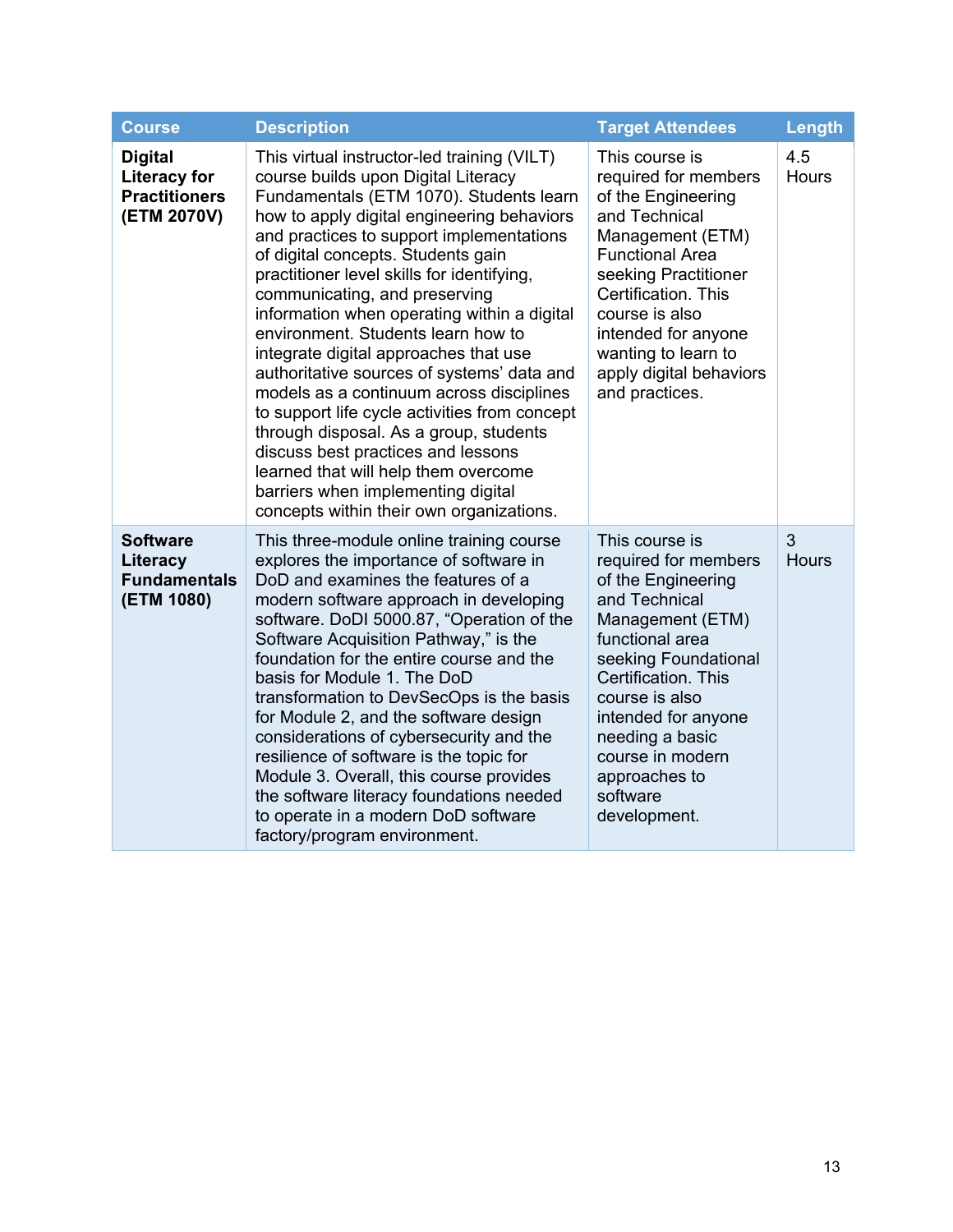| <b>Course</b>                                                          | <b>Description</b>                                                                                                                                                                                                                                                                                                                                                                                                                                                                                                                                                                                                                                                                                                                                                                                                                                                                                                                                     | <b>Target Attendees</b>                                                                                                                                                                                                                                                                                            | <b>Length</b>     |
|------------------------------------------------------------------------|--------------------------------------------------------------------------------------------------------------------------------------------------------------------------------------------------------------------------------------------------------------------------------------------------------------------------------------------------------------------------------------------------------------------------------------------------------------------------------------------------------------------------------------------------------------------------------------------------------------------------------------------------------------------------------------------------------------------------------------------------------------------------------------------------------------------------------------------------------------------------------------------------------------------------------------------------------|--------------------------------------------------------------------------------------------------------------------------------------------------------------------------------------------------------------------------------------------------------------------------------------------------------------------|-------------------|
| <b>Software</b><br>Literacy for<br><b>Practitioners</b><br>(ETM 2080V) | This blended (On-Line Training (OLT) and<br>Virtual Instructor-Led Training (VILT))<br>course provides the learner with more in-<br>depth knowledge and skills on aspects of<br>modern software development and<br>deployment. The course provides<br>Performance-Based Training (PBT) to<br>learners who are looking to use DoDI<br>5000.87 Software Acquisition pathway.<br>The course focuses on topics such as<br>modern software requirements<br>management, agile software development<br>that includes cybersecurity design<br>considerations, and how to transition to an<br>Agile-DevSecOps environment to provide<br>capability at the speed of relevance to our<br>warfighters. As a result of taking this<br>course, students will transform their<br>thinking to an Agile-DevSecOps<br>mindset/culture. They will ensure that<br>cybersecurity and resilient software design<br>considerations are included in their<br>product backlogs. | This course is<br>required for members<br>of the Engineering<br>and Technical<br>Management (ETM)<br><b>Functional Area</b><br>seeking Practitioner<br>Certification. This<br>course is also<br>intended for anyone<br>wanting to learn to<br>apply modern<br>software development<br>and deployment<br>practices. | 5<br><b>Hours</b> |

### <span id="page-13-0"></span>**Component-Unique Training**

The Components have been developing Component-unique training in areas such as MBSE and modeling languages to support their current needs. This training is a combination of organically developed and outsourced training. This training is delivered at several knowledge levels, basic to advanced, as different workforce functions will need different levels of MBSE and modeling language knowledge. For some, this training provides vital, hands-on MBSE and modeling language learning experiences.

MBSE is the practice of developing a set of system models to support the system engineering process to bring the long-established methods into a more dynamic and digital environment. These models provide an efficient way to explore, update, and communicate system aspects in a digital environment. MBSE can enable the implementation of digital engineering. Specialized modeling languages (e.g., SySML, etc.) exist to assist in modeling key aspects and be used to integrate with other engineering analysis models.

As the workforce development activities continue, the Department will take advantage of any Component-unique training and use the training if it is applicable across the other Components. Components should continue to develop Component-unique training.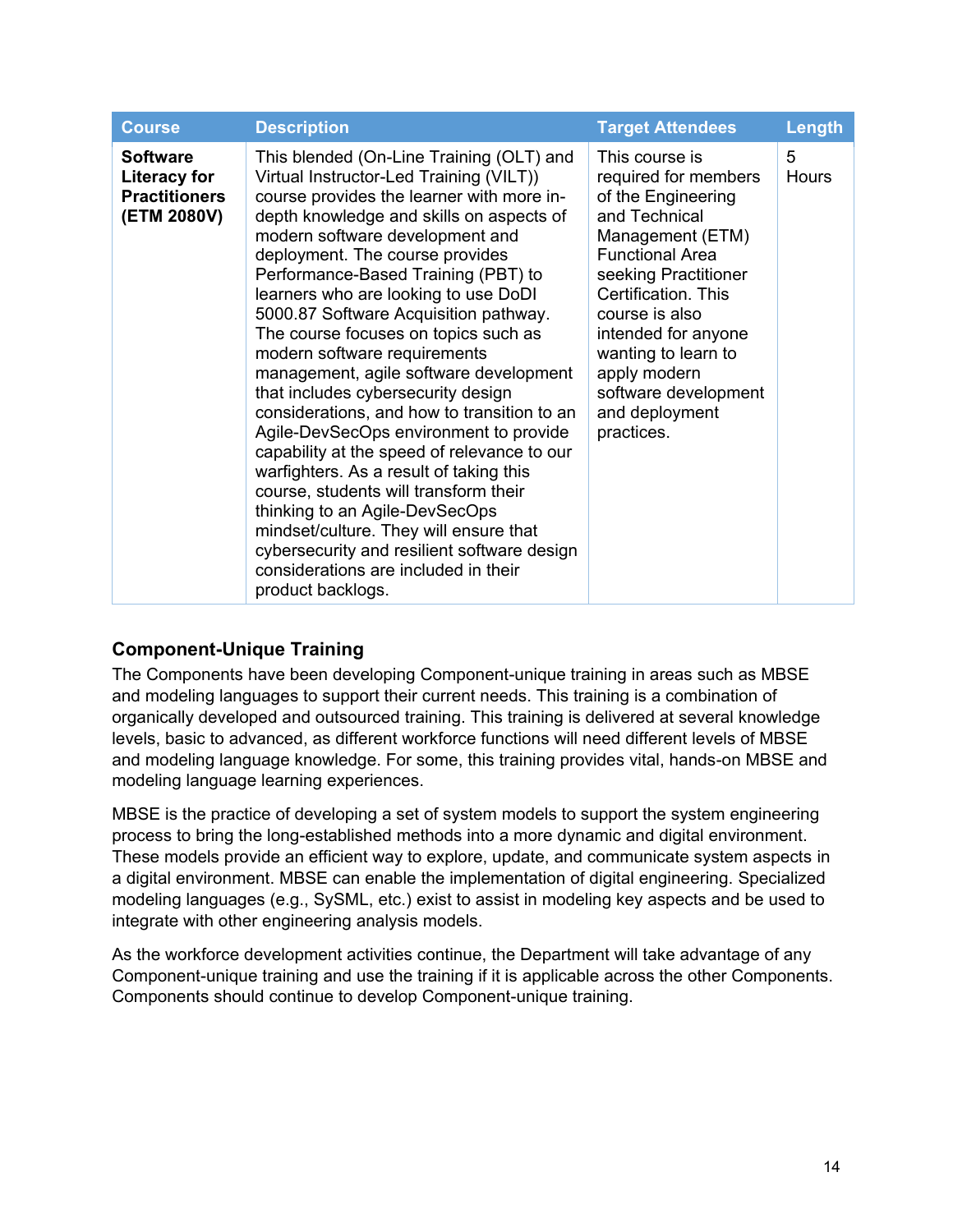### <span id="page-14-0"></span>**Academia**

### Academic Degrees and Certificates Related to Systems Engineering, and Modeling and **Simulation**

A number of institutions provide degrees and certificates in systems engineering or modeling and simulation. These include but are not limited to George Mason University; Colorado State University; the University of Arizona; George Washington University; the University of Alabama, Huntsville; the University of Central Florida; the John Hopkins University, the Stevens Institute of Technology, the Air Force Institute of Technology; and the Naval Postgraduate School.

Some of these institutes are updating their curriculums to incorporate digital engineering processes, methods, and tools.

### Academic Degrees and Certificates Related to Software Development

Numerous academic institutions offer programs in computer science, computer engineering, software engineering, and data science. These programs, at multiple degree levels, provide the fundamentals for developing modern software that is critical to DoD software-intensive systems.

These academic programs provide recruiting opportunities for identifying new hires and opportunities for the current workforce to seek advanced education.

### <span id="page-14-1"></span>**Online Training Resources**

Commercial online training covers software development, information technology, and data science quite extensively. This training includes general training on topics like test-driven development and automated testing, as well as training on very specific software languages or frameworks. These training sites include but are not limited to:

- Code Academy (codeacademy.com) coding and data science
- Treehouse (teamtreehouse.com) coding
- Coursera (coursera.org) broad array of subjects
- Udemy (udemy.com) broad array of subjects
- Cloud Guru (acloudguru.com) focus on networking and cloud technology infrastructure
- Pluralsight (pluralsight.com) broad array of courses on software development, information technology operations, cybersecurity, data science, AI/ML

# <span id="page-14-2"></span>3.3 Projecting Future Needs: Notional Projected Digital Engineering Functions and Roles

The demand for digital engineering knowledge is evolving for a number of functions and work roles in DoD. These digital engineering functions and roles will require different levels of proficiency in digital engineering in order to perform the work successfully.

Workforce members can perform different roles and responsibilities, which can be aligned to two different tracks: management and technical. The tracks sometimes require different skills or levels of proficiency in specific competencies.

In the management track, an individual needs an understanding of how technology and digital engineering capabilities are planned for and work in order to understand the risks and rewards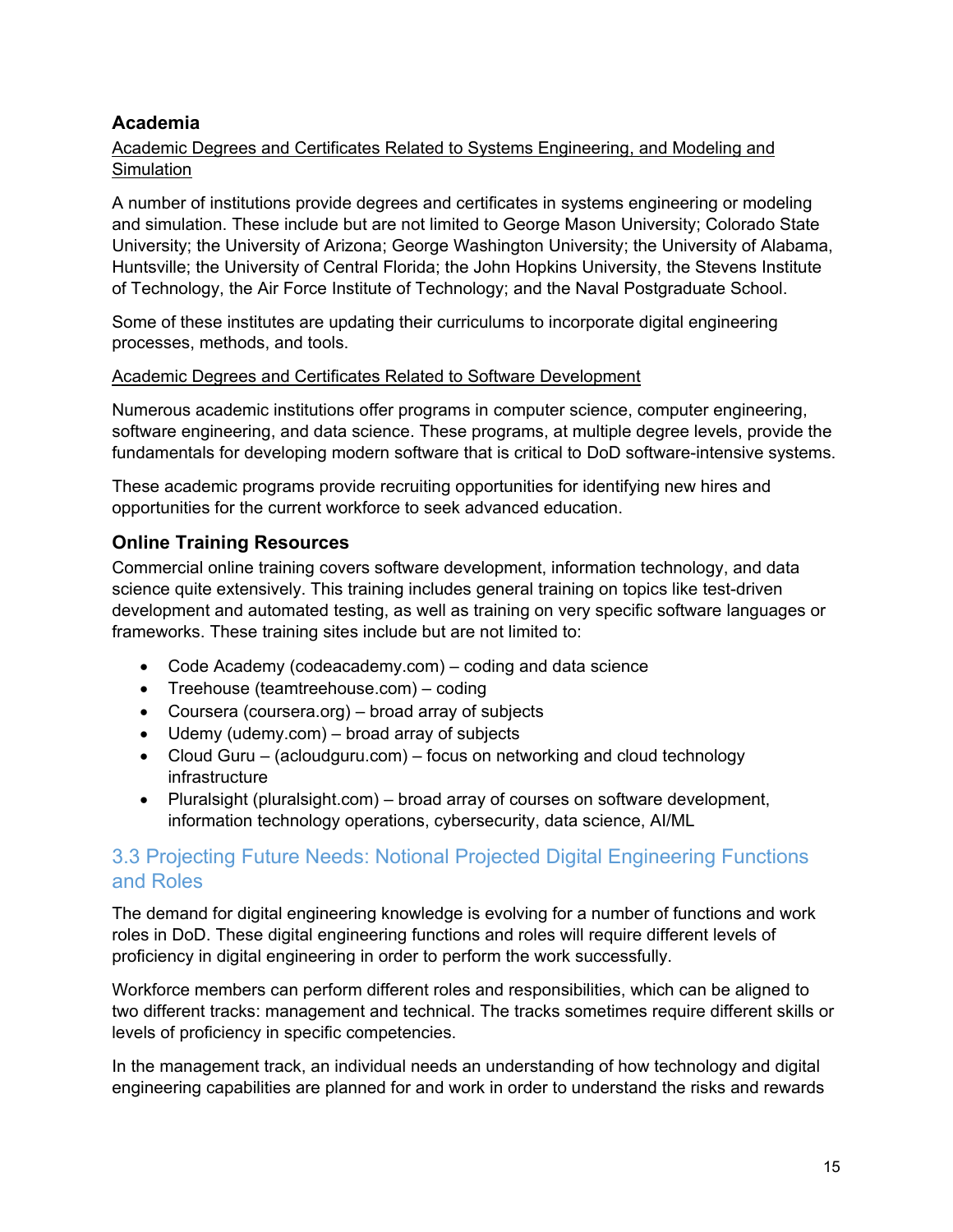the capability provides. Personnel in this track need to understand how digital artifacts are delivered and how that information is shared and used either locally or in a distributed manner.

In the technical track, an individual needs a deeper understanding of the technical details of the technology to be implemented as well as the operations of the digital engineering capability. Personnel in this track need to understand the application of digital tools, modeling, secure technologies, and software acquisition to support the development of capabilities for the warfighter.

In an effort to characterize the workforce and identify the needs of these different roles and functions, the following tables (Tables 4 and 5) were developed to identify a notional set of digital engineering functions and roles. These notional roles will help guide the development of new training assets.

### **Management Track**

The roles in the management track (Table 4) will require an understanding of the digital engineering concepts, technology, the risks, and the rewards. It is essential to have specific knowledge to plan and implement digital engineering. These roles may also involve specific tasks (e.g., contracting, etc.) that contribute to efficiently and effectively implement digital engineering.

| <b>Function</b>           | <b>Description</b>                                                                                                              | <b>Typical Role</b>           |
|---------------------------|---------------------------------------------------------------------------------------------------------------------------------|-------------------------------|
| Initiate and<br>Plan      | Develop acquisition strategy, program plans,<br>digital engineering strategy, and other technical<br>programmatic documentation | Program Office<br>Personnel   |
| Implementation<br>Support | Support activities to instantiate and maintain<br>digital engineering capabilities                                              | Contracting, Finance,<br>etc. |

#### *Table 4. Digital Engineering Management Track*

#### **Technical and Specialist Tracks**

The roles in the technical and specialist tracks (Table 5) will require an in-depth understanding of technology, software, models, hardware, and processes in order to create digital engineering capabilities. These roles require hands-on experience and those individuals need to remain closely informed on new advancement related to digital engineering.

#### *Table 5. Digital Engineering Technical and Specialist Tracks*

| <b>Function</b> | <b>Description</b>                                                                                                              | <b>Typical Role</b>                                        |
|-----------------|---------------------------------------------------------------------------------------------------------------------------------|------------------------------------------------------------|
| Design          | Design and construct/assemble digital<br>engineering ecosystems, to include networks,<br>hardware, software, data, and security | Subject matter experts<br>in applicable technical<br>areas |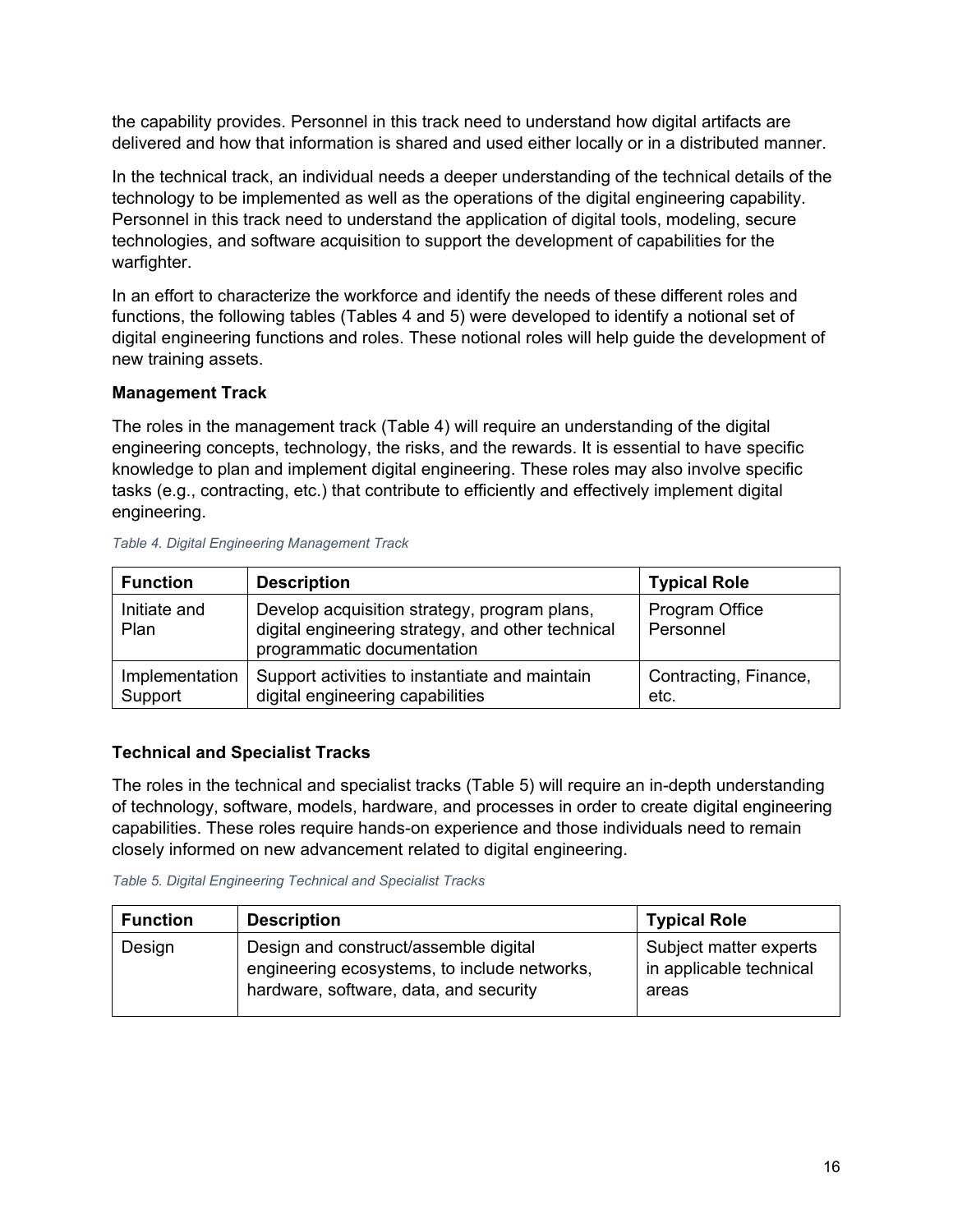| Monitor and<br>Control         | Manage the evolution of models over time,<br>including purpose, structure, updates, and<br>configuration control of models; maintain<br>infrastructure and tools; maintain model data<br>schemas and the authoritative source of truth;<br>identify modeling languages and tools; identify<br>required models; develop Government Reference<br>Architecture; manage processes and execute<br>digital threads and artifacts | <b>Digital Engineering</b><br>Lead |
|--------------------------------|----------------------------------------------------------------------------------------------------------------------------------------------------------------------------------------------------------------------------------------------------------------------------------------------------------------------------------------------------------------------------------------------------------------------------|------------------------------------|
| Build and<br>Execute<br>models | Design, construct, update, and maintain models<br>using selected modeling language(s) and tools.<br>Execute those models to support the functional<br>activities (e.g., engineering, test, etc.)                                                                                                                                                                                                                           | <b>Modeling Specialist</b>         |
| Utilize                        | Use and analyze model information to perform job<br>function (design, test, etc.) and provide<br>information feedback for model updates                                                                                                                                                                                                                                                                                    | Engineers, Logisticians,<br>etc.   |

These management and technical roles will evolve over time, and as they do, they will be used to identify additional knowledge, skills, and abilities required by the workforce. These additional knowledge, skills, and abilities will be addressed during the periodic review of the DAU curriculum and incorporated into future training.

# <span id="page-16-0"></span>4. Path Ahead

# <span id="page-16-1"></span>4.1 New DoD Instruction

To encourage and support the adoption of digital engineering in the Department, DoD is developing a new instruction (policy) on digital engineering implementation. This instruction addresses responsibilities for different DoD organizations (e.g., OUSD(R&E), OUSD(A&S), Components, etc.), discusses procedures, and directs acquisition program managers to implement digital engineering to the maximum extent feasible across the acquisition life cycle. It also provides information on how the Department will support programs with a digital engineering capability.

# <span id="page-16-2"></span>4.2 New Digital Engineering Body of Knowledge (DEBoK)

DoD is developing a Digital Engineering Body of Knowledge (DEBoK) to provide a complete set of concepts, terms, activities, best practices, and implementation examples identified by the digital engineering community of practice. The DEBoK is currently in a piloting effort; the goal is to have an initial operating capability in the first half of 2022. Ultimately the DEBoK will be hosted in an interactive environment for stakeholders to digitally navigate the content. The DEBoK will be maintained and updated by the digital engineering community of practice.

### <span id="page-16-3"></span>4.3 New DAU Credentials

In addition to the courses listed in Section 3.2, DAU is developing a number of new digital engineering credentials. A credential is an indicator of an individual's knowledge, skills, and abilities to perform an acquisition-related function. A credential equips the acquisition workforce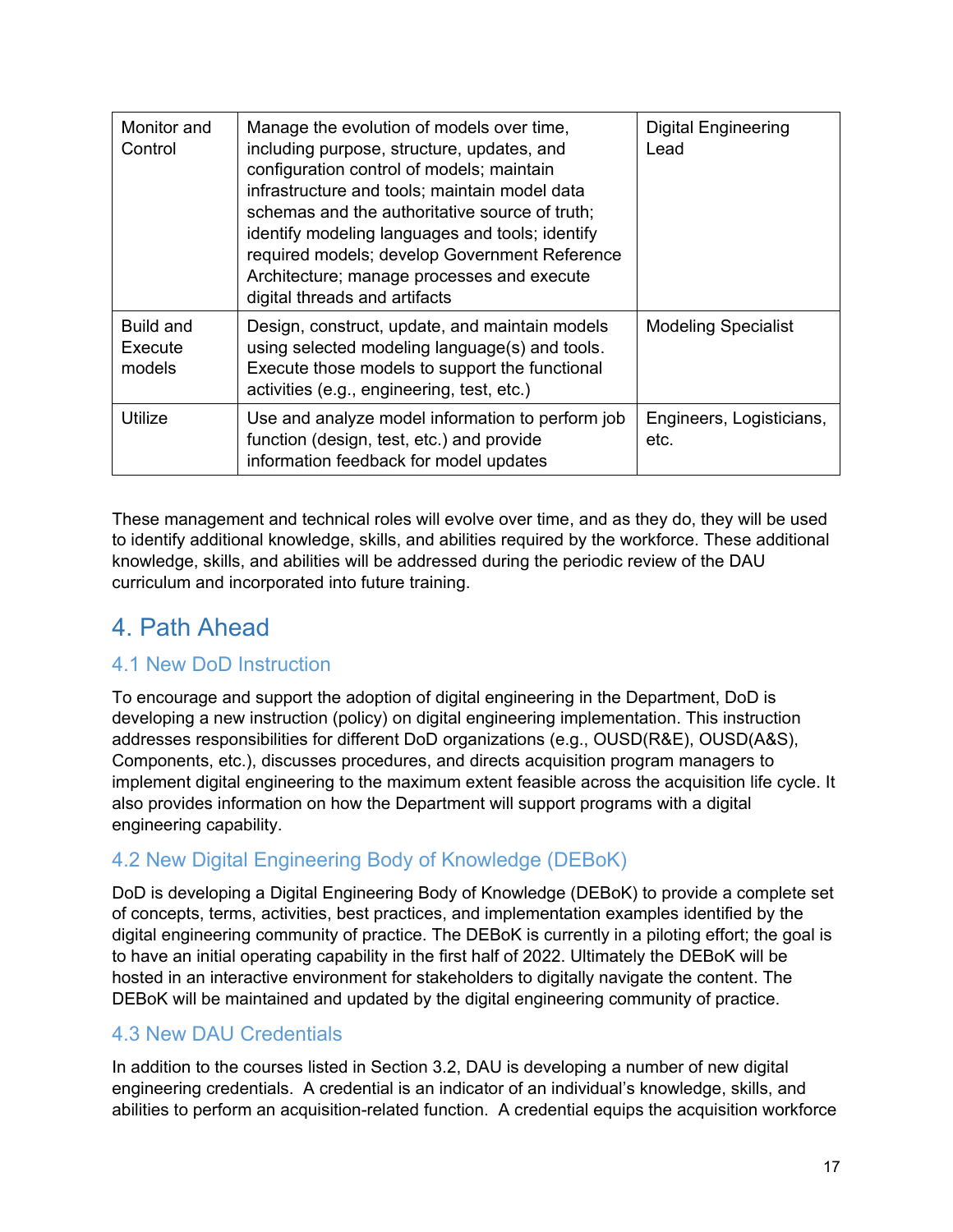members through a set of training or other means of learning that enhance(s) individual or team job performance and targeted development.

As part of the Acquisition Workforce Transformation effort, DAU is designing a number of new credentials to equip acquisition professionals for the future. Some of these new credentials will focus on digital engineering, software engineering, and test and evaluation knowledge and skills necessary to perform some of the projected digital engineering roles and functions.

# <span id="page-17-0"></span>4.4 Encouraging Mentorships, Rotational Assignments, and Coaching/Workshops

The Components should continue to pursue opportunities to provide their workforce with mentorships, rotational assignments, and coaching or workshops.

Mentoring is a formal or informal association between two people, a senior mentor (usually outside the protégé's supervisory chain) and a junior protégé. Two important outcomes of mentoring are skills enhancement and knowledge transfer. Skills enhancement mentoring enables experienced, highly competent staff to pass their expertise on to others who need to acquire specified skills. Knowledge transfer provides for the interchange of knowledge between members of different organizations or between senior and junior employees such that knowledge is not lost when senior employees depart.

Rotational assignments allow acquisition workforce personnel to participate in temporary (3-12 month) career broadening opportunities. The employees are able to take on increased levels (or different types) of responsibility and enhance their skills through specialized on-the-job training. These rotations help develop a cadre of cross-functional, high-potential leaders.

Preferably the mentorships or rotational assignments will provide the learning employee an opportunity for hands-on experience. The level of aptitude necessary to perform work in modeling, simulation, and software development is best acquired by doing.

Pairing senior personnel with junior personnel, whether or not it is in a traditional mentorprotégé structure or a senior/junior pairing arrangement, allows for open and two-way discussions. These discussions allow for seniors to share their experiences and guide the juniors in in career development as well as expose the seniors to new tools and view points.

Coaching and workshops allow subject matter experts to assist program offices to implement new processes. The Components should employ a team of subject matter experts who can work with program offices to implement digital engineering. These experts can foster the adoption of best practices and can help steer clear of typical road blocks.

### <span id="page-17-1"></span>4.5 Public-Private Talent Exchange (PPTE) Program

As authorized by Congress in 10 U.S.C. 1599g, the Department developed a Public-Private Talent Exchange program. The program allows the Department to enter into an agreement with a private-sector organization to allow both parties to host willing participants. This allows for the temporary assignment (detail) of a DoD civilian employee to a private-sector organization and the temporary assignment (detail) an employee of a private-sector organization to DoD. This program allows the participants to acquire new skills, share best practices/lessons learned, and obtain a greater understanding of each other's perspectives. Components should consider the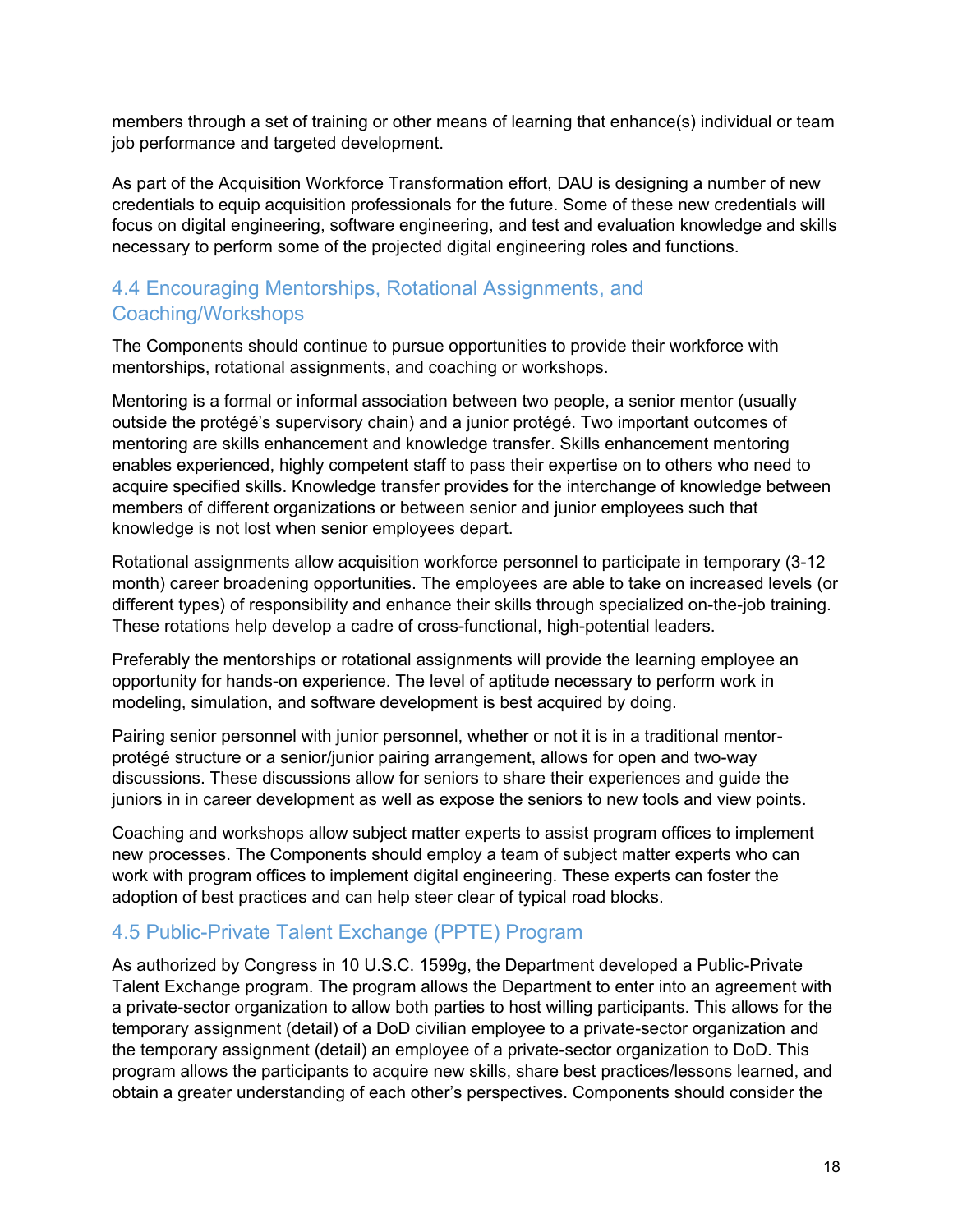Public-Private Talent Exchange program in developing the workforce to implement digital engineering. Additional information can be found at [https://www.hci.mil/ppte.html.](https://www.hci.mil/ppte.html)

# <span id="page-18-0"></span>4.6 Workforce Staffing Requirements

The Military and Civilian staffing requirements across the Department are developed in accordance with DoD Directive 1100.4, "Guidance for Manpower Management." Staffing requirements are driven by workload and are established at the minimum levels necessary to accomplish mission. The Components' long-range strategies that use a mix of personnel (military, civilian and contract) are based on assigned missions, available funds, performance of inherently government functions, and other statutory and regulatory requirements. As the Components incorporate the Secretary of Defense's priorities into their respective long-range strategies and workforce forecasts, this workforce plan can inform some of those activities/initiatives to assist in making major changes in the Department that will enable the implementation of digital engineering.

# <span id="page-18-1"></span>4.7 Workforce Hiring Options

DoD provides managers and human resource professionals with access to efficient hiring authorities to ensure the right candidates are hired in a timely fashion to support the DoD acquisition mission. In recent years, DoD has been granted a number of special hiring authorities to expedite the process.

DoD Hiring Authorities (Applicable to organizations with members in the Acquisition Workforce):

- Direct Hire Authority for Certain Personnel of the Department of Defense USD(P&R) Memorandum dated April 2, 2020. (Section 1109 of NDAA for FY 2020)
- Direct Hire Authority for DoD Postsecondary and Recent Graduates (Section 1106 of the NDAA for Fiscal Year 2017; and Section 1102 of the NDAA for Fiscal Year 2019)

Acquisition Workforce Personnel Demonstration Project (AcqDemo) Hiring Authorities (Applicable only to organizations participating in AcqDemo):

- Direct Hire Appointment for the Business Management and Technical Management Career Paths
- Direct Hire Authority for DoD Postsecondary and Recent Graduates
- Veteran Direct Hire Appointments for the Business Management and Technical Management Professional and Technical Management Support Career Paths
- Acquisition Student Intern Appointments
- Scholastic Achievement Appointments

Details on the current hiring authorities can be found at: <https://www.hci.mil/hiringauthorities.html>

# <span id="page-18-2"></span>4.8 Develop Workforce (Resources) - Leverage Defense Acquisition Workforce Development Account (DAWDA)

Moving forward, several actions are necessary to ensure the workforce is adequately trained to perform digital engineering and software development functions.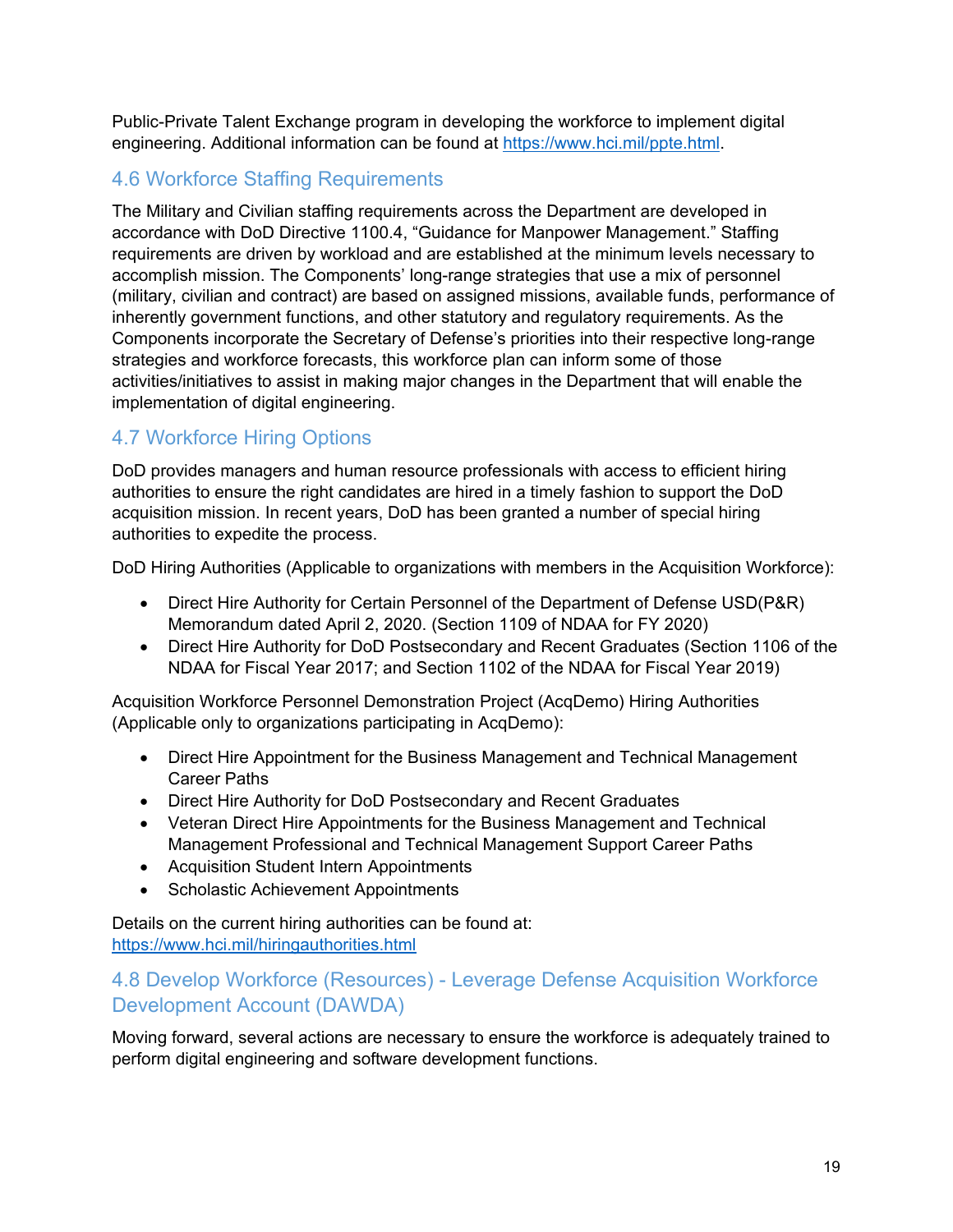DAWDA provides funding for the recruitment, training, and retention of DoD acquisition personnel. DoD organizations can request DAWDA funding to develop training across the broad-spectrum digital engineering and software engineering roles for the government workforce.

The DAWDA is managed by the Human Capital Initiatives (HCI) office within OUSD(A&S). DAWDA can be requested for each budget year. The DAWDA program requests are submitted to identify the specific use of the funding that include, but are not limited to, the items listed below:

Training and Career Development

 Continuously improve certification training and available on-the-job resources, certification and mission critical skill gap training, advanced education, leadership training, functional area/competency training, conferences, seminars, continuous learning, and rotational assignments

Studies and Analysis

- Conduct analysis and develop tools that lead to improvements in the defense acquisition workforce
- Conduct benchmarking studies, workforce assessments, training needs assessments

Recruiting, Recognition, and Retention Initiatives

- Targeted incentives for recruiting and outreach, including college career days, recruiting events, Science, Technology, Engineering, and Mathematics (STEM) recruiting, and branding initiatives
- Targeted incentives for retention of high performers with critical skills and for skills in critical supply and recognition for specific acts
- Student Loan Repayment Program

Hiring (salary and compensation)

- To ensure the defense acquisition workforce is sustained and maintained at appropriate levels for critical function and high priority needs
- Hiring of college student interns, entry level, journeymen and subject matter experts (EL hires funded for up to 3 years; Journeymen up to 2 years

# <span id="page-19-0"></span>5. Conclusion and Path Ahead

Implementing the plan to improve the quality of the Department's digital engineering workforce builds upon the progress and successes of the last few years. We will continue to develop a ready and capable workforce that is able to meet the challenge. We will encourage the continued development of a professional workforce that is dedicated to mission, increased knowledge, and a level of skill commensurate with their function and role. We will seek feedback from the students taking the digital engineering training courses and request inputs from the Component engineering and test and evaluation communities.

We plan to track and assess progress of the initiatives identified in a number of established workforce groups (e.g., ETM Functional Area Team, etc.). We will track the number of students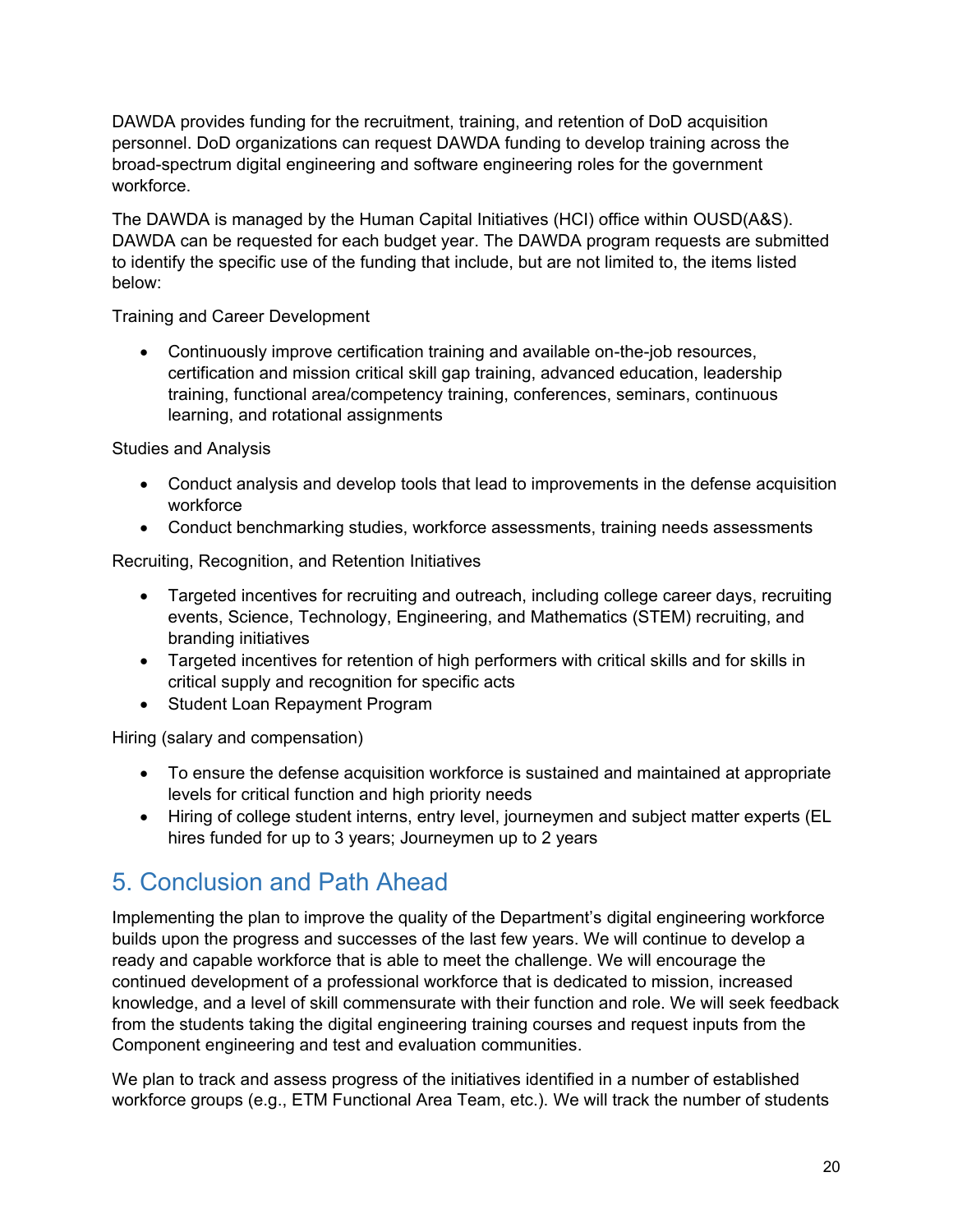who have enrolled and passed the ETM courses listed in Section 3.2 as well as the number who have enrolled and achieved either a digital or software engineering credential. We will update this workforce plan whenever changes in mission, funding, or work priorities significantly change workforce needs.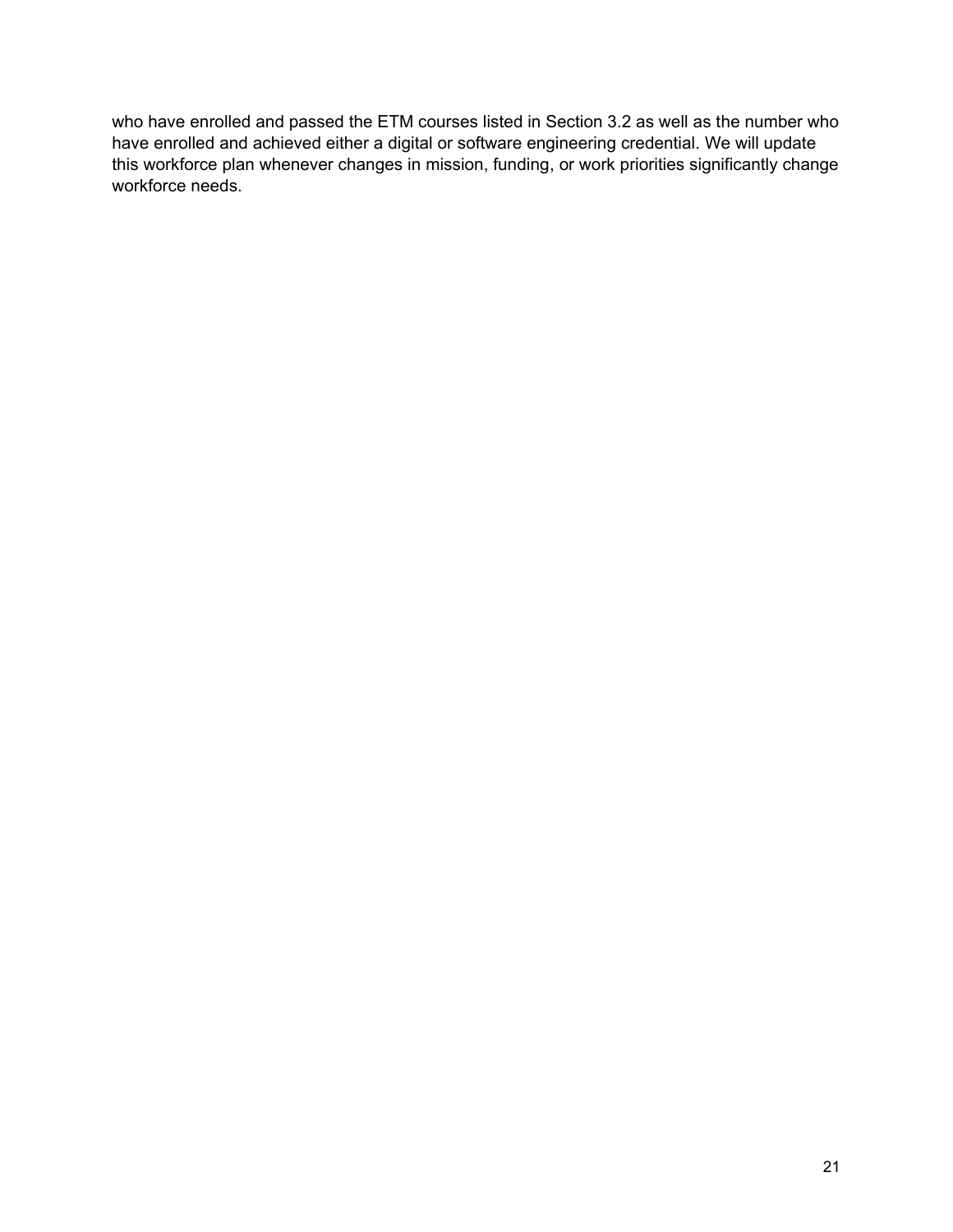# <span id="page-21-0"></span>Appendix A: Digital and Software Engineering Competencies

Competencies in the ETM Functional Area.

| <b>Tier 2: ETM Core Readiness Competencies</b><br>[drivers for certification requirements] |                                                                                                                                                                                       |  |                                              |                                                    |  |                                        |                                                    |                            |                                 |                                                 |                                  |                           |
|--------------------------------------------------------------------------------------------|---------------------------------------------------------------------------------------------------------------------------------------------------------------------------------------|--|----------------------------------------------|----------------------------------------------------|--|----------------------------------------|----------------------------------------------------|----------------------------|---------------------------------|-------------------------------------------------|----------------------------------|---------------------------|
| Leading<br>Change                                                                          | Mission & Systems<br><b>Thinking</b>                                                                                                                                                  |  | <b>Requirements</b><br>Definition & Analysis | Technical<br>Management                            |  | Design<br>Considerations               | <b>Product</b><br>Realization                      | <b>Digital</b><br>Literacy | Software<br>Literacy            | Technical Perspective on<br>Defense Contracting |                                  |                           |
| <b>Tier 3: ETM Specialty Competencies</b><br>[drivers for credentials]                     |                                                                                                                                                                                       |  |                                              |                                                    |  |                                        |                                                    |                            |                                 |                                                 |                                  |                           |
|                                                                                            | Adversity-Driven Test,<br><b>Mission Capability</b><br><b>Requirements Analysis</b><br><b>Cyber Acumen for</b><br>Evaluation, Verification,<br>Analysis, Definition, &<br>Engineering |  |                                              |                                                    |  |                                        | <b>Digital Environment</b><br>Operations & Support |                            | Process Capability<br>& Control |                                                 |                                  |                           |
|                                                                                            | Characterization                                                                                                                                                                      |  | Implementation                               |                                                    |  | & Validation                           |                                                    |                            |                                 | Modeling, Simulation,                           |                                  | <b>Quality Management</b> |
|                                                                                            | <b>Mission Engineering</b><br>Approach                                                                                                                                                |  | Integration                                  | Adversity-Driven<br><b>Requirements Derivation</b> |  | Technology Portfolio<br>Management     |                                                    | & Analysis                 |                                 | <b>Surveillance Activities</b>                  |                                  |                           |
|                                                                                            | <b>Mission Engineering</b>                                                                                                                                                            |  | Verification &                               |                                                    |  |                                        | <b>Technology Protection</b>                       | Software Assurance         |                                 | Manufacturing Planning,                         |                                  |                           |
|                                                                                            | <b>Documentation</b>                                                                                                                                                                  |  | Validation                                   | Analysis of Adversity &                            |  |                                        | Technology                                         | <b>DevSecOps</b>           |                                 | Scheduling, & Control                           |                                  |                           |
|                                                                                            | <b>Systems Engineering</b><br>Management                                                                                                                                              |  | Transition                                   | <b>Adverse Effects</b><br>Adversity-Driven Design  |  |                                        | Transition/Transfer                                |                            | Software Configuration          |                                                 | Industrial Workforce<br>Planning |                           |
|                                                                                            |                                                                                                                                                                                       |  | System of Systems /                          |                                                    |  | Software Engineering/<br><b>Design</b> |                                                    | Management                 |                                 | <b>Materials Management</b>                     |                                  |                           |
|                                                                                            | <b>Stakeholder Requirements</b>                                                                                                                                                       |  | Family of Systems                            | Adversity-Driven                                   |  | Digital Environment                    |                                                    | Technology & the           |                                 |                                                 |                                  |                           |
|                                                                                            | <b>Definition</b>                                                                                                                                                                     |  | Architecture Design                          | Design Realization                                 |  |                                        | <b>Development</b>                                 | <b>Industrial Base</b>     |                                 | <b>Facilities</b>                               |                                  |                           |

Tier 2 and Tier 3 ETM Competencies

| Competency                                              | <b>Definition</b>                                                                                                                                                                                                                                                                                                                                                    |
|---------------------------------------------------------|----------------------------------------------------------------------------------------------------------------------------------------------------------------------------------------------------------------------------------------------------------------------------------------------------------------------------------------------------------------------|
| Digital Literacy                                        | Considering digital behaviors and practices to support<br>implementations of digital concepts (e.g., IT, cybersecurity, and digital<br>engineering).                                                                                                                                                                                                                 |
| Software Literacy                                       | Considering the diverse role of software in delivering, designing, and<br>utilizing various system types (e.g., system-of-systems, cloud-native<br>systems, cyber physical systems, and embedded systems) to achieve<br>required capability that minimizes complexity; anticipates change;<br>and plans for verification, reuse, and software activities estimation. |
| <b>Digital Environment</b><br>Development               | Develop a digital enterprise environment that is an integrated digital<br>development framework in which digital models and representations<br>are interconnected such that the content and activities within it are<br>managed to accomplish the organizational objectives of the<br>enterprise.                                                                    |
| <b>Digital Environment</b><br>Operations and<br>Support | Operate within and supporting a digital enterprise environment.                                                                                                                                                                                                                                                                                                      |
| Modeling, Simulation,<br>and Analysis                   | Create and analyzing a digital prototype of a physical system to<br>predict its performance in the real world. Models and simulations are<br>used to help system designers and engineers understand whether,<br>under what conditions, and in which ways a system component could<br>fail and what loads it can withstand through analysis.                          |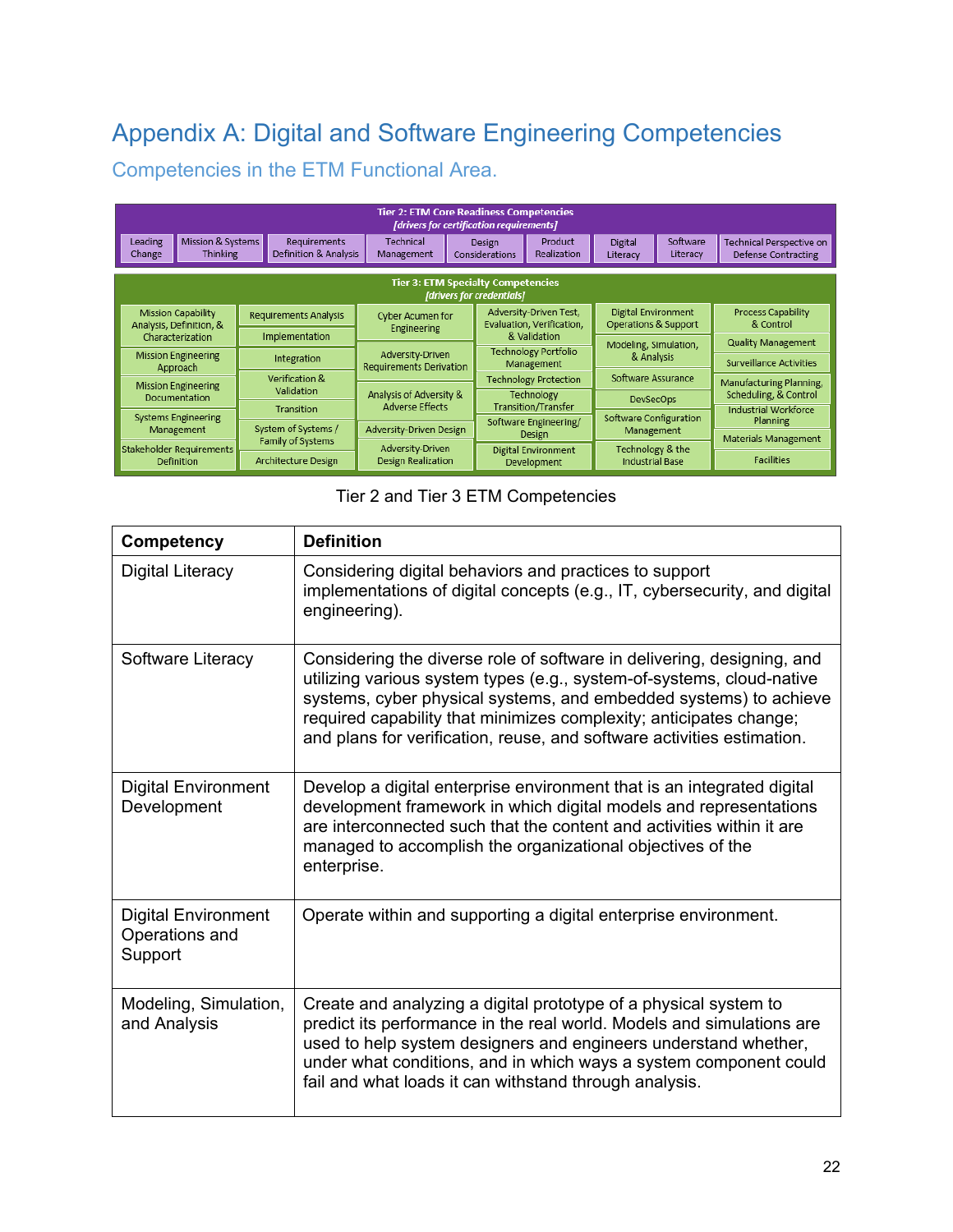| Competency                              | <b>Definition</b>                                                                                                                                                                                                                                                                                                                                                                                                                                                                                                              |
|-----------------------------------------|--------------------------------------------------------------------------------------------------------------------------------------------------------------------------------------------------------------------------------------------------------------------------------------------------------------------------------------------------------------------------------------------------------------------------------------------------------------------------------------------------------------------------------|
| <b>Architecture Design</b>              | Create a system or mission architecture design using digital models<br>that satisfies the documented requirements for hardware, software,<br>and human elements; their enabling processes; and related internal<br>and external interfaces.                                                                                                                                                                                                                                                                                    |
| Software<br>Engineering/Design          | Plan and implement software (including prototypes and executable<br>models) within a continuous integration and continuous delivery<br>pipeline that can transition into a development program for fielding as<br>well as for long-term maintainability using software development<br>methodologies, architectural structures, viewpoints, styles, design<br>decisions, and frameworks.                                                                                                                                        |
| <b>DevSecOps</b>                        | Analyze DevSecOps methodologies, including interface to<br>documentation and production requirements.                                                                                                                                                                                                                                                                                                                                                                                                                          |
| Software<br>Configuration<br>Management | Establish and maintain consistency of a product or system's attributes<br>with its requirements and evolving technical baseline over its life-<br>cycle. This includes strategies for identifying and managing the<br>configuration throughout the life cycle of:<br>System and software development and test environment(s),<br>Design, test, and analysis artifacts (including documentation),<br>The software itself, and<br>External dependencies like associated systems, underlying<br>٠<br>hardware, and software stack |
| Software Assurance                      | Explore and specify how the system is meeting the key security<br>attributes that the software solution must satisfy. Examples of key<br>attributes include availability, integrity, and confidentiality.                                                                                                                                                                                                                                                                                                                      |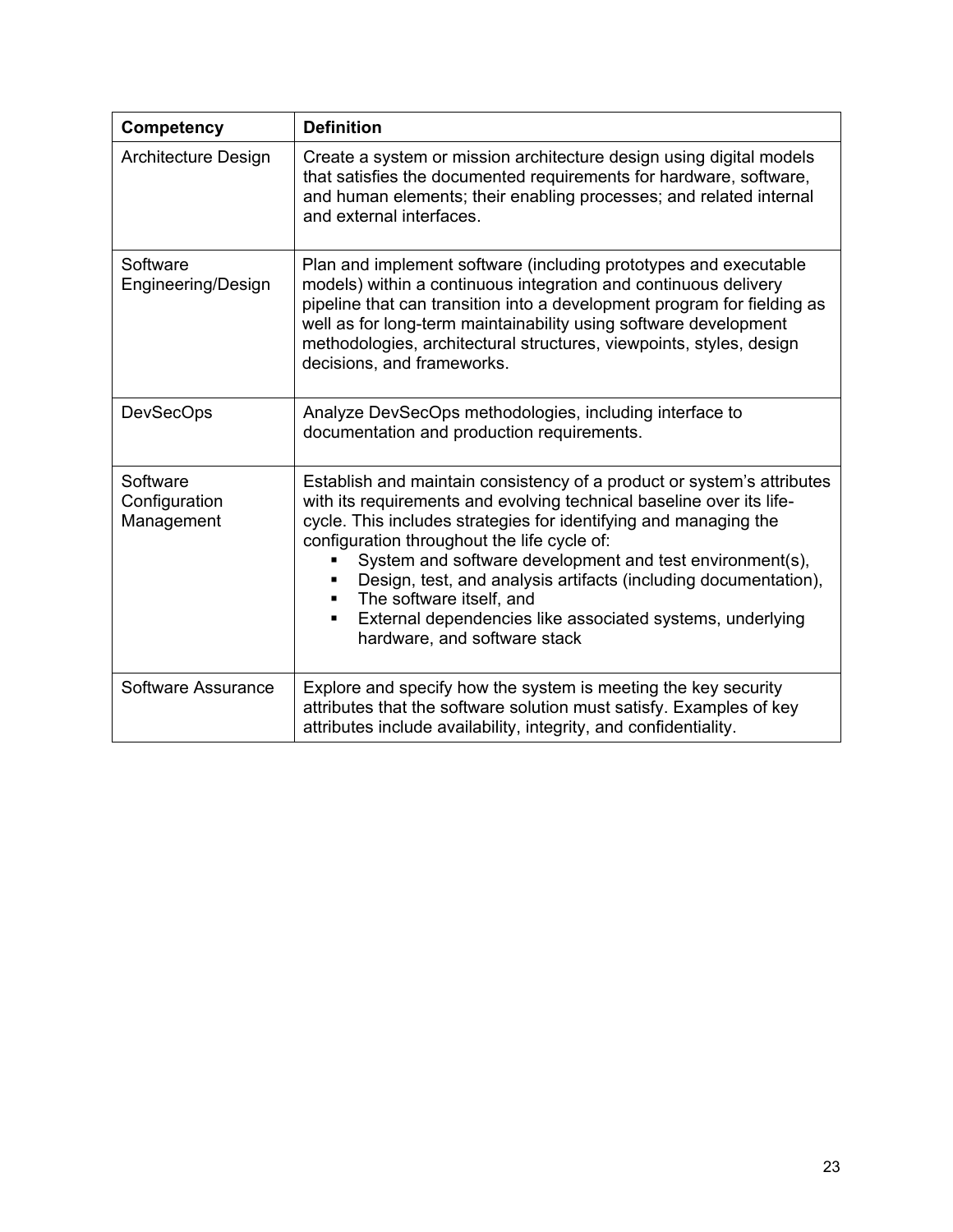# <span id="page-23-0"></span>Appendix B: FY20 National Defense Authorization Act (Sec 231)

### **SEC. 231. DIGITAL ENGINEERING CAPABILITY TO AUTOMATE TESTING AND EVALUATION (a) DIGITAL ENGINEERING CAPABILITY —**

(1) IN GENERAL — The Secretary of Defense shall establish a digital engineering capability to be used —

(A) for the development and deployment of digital engineering models for use in the defense acquisition process; and

(B) to provide testing infrastructure and software to support automated approaches for testing, evaluation, and deployment throughout the defense acquisition process.

(2) REQUIREMENTS — The capability developed under subsection (a) shall meet the following requirements:

(A) The capability will be accessible to, and useable by, individuals throughout the Department of Defense who have responsibilities relating to capability design, development, testing, evaluation, and operation.

(B) The capability will provide for the development, validation, use, curation, and maintenance of technically accurate digital systems, models of systems, subsystems, and their components, at the appropriate level of fidelity to ensure that test activities adequately simulate the environment in which a system will be deployed.

(C) The capability will include software to automate testing throughout the program life cycle, including to satisfy developmental test requirements and operational test requirements. Such software may be developed in accordance with the authorities provided under section 800, and shall support—

(i) security testing that includes vulnerability scanning and penetration testing performed by individuals, including threat-based red team exploitations and assessments with zerotrust assumptions; and

(ii) high-confidence distribution of software to the field on a time-bound, repeatable, frequent, and iterative basis.

#### **(b) DEMONSTRATION ACTIVITIES —**

(1) IN GENERAL — In developing the capability required under subsection (a), the Secretary of Defense shall carry out activities to demonstrate digital engineering approaches to automated testing that—

(A) enable continuous software development and delivery;

(B) satisfy developmental test requirements for the software-intensive programs of the Department of Defense; and

(C) satisfy operational test and evaluation requirements for such programs.

(2) PROGRAM SELECTION — Not later than 180 days after the date of the enactment of this Act, the Secretary of Defense shall assess and select not fewer than four and not more than ten programs of the Department of Defense to participate in the demonstration activities under paragraph (1), including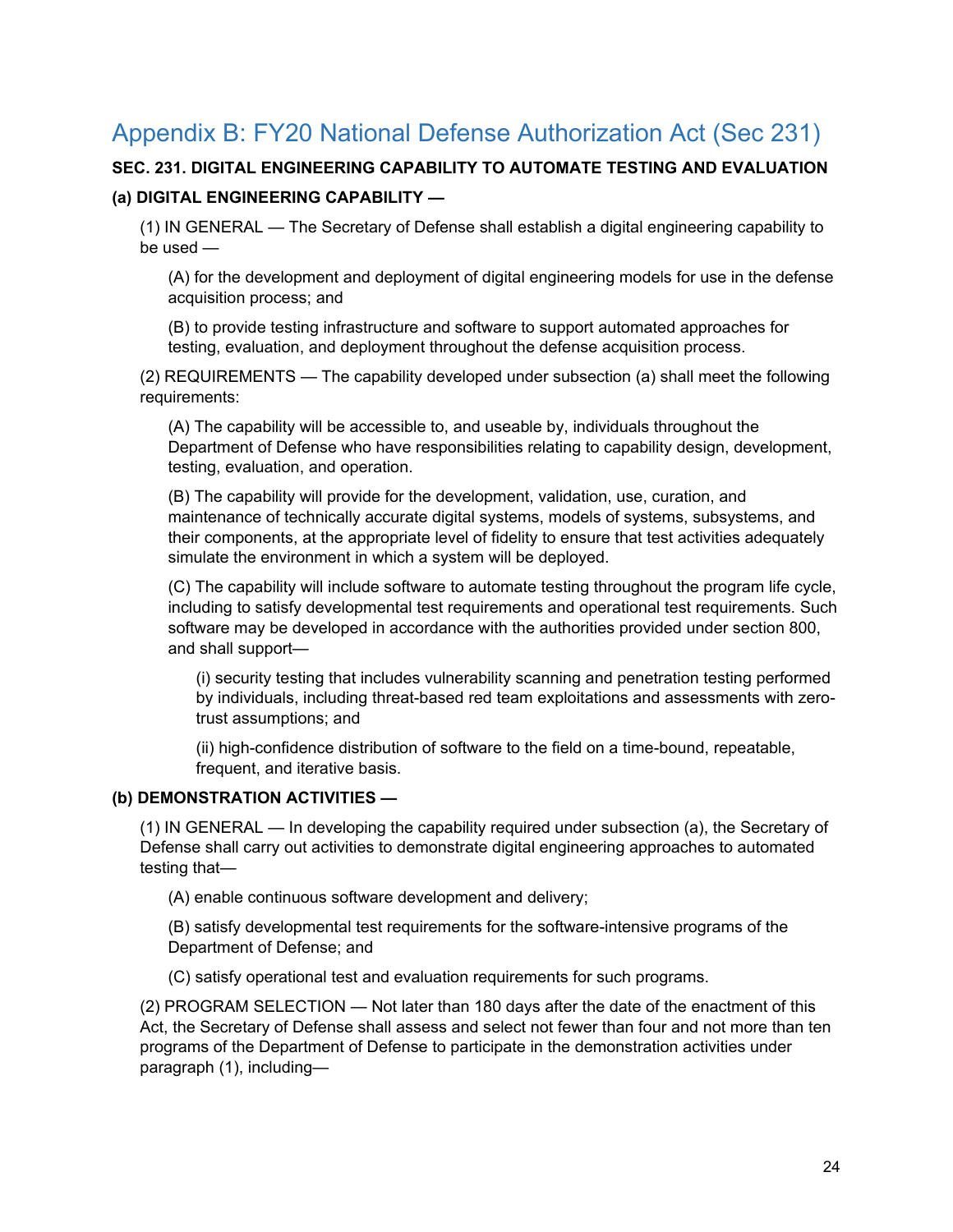(A) at least one program participating in the pilot program authorized under section 873 of the National Defense Authorization Act for Fiscal Year 2018 (Public Law 115–91; 10 U.S.C. 2223a note);

(B) at least one program participating in the pilot program authorized under section 874 of such Act (Public Law 115–91; 10 U.S.C. 2302 note);

(C) at least one major defense acquisition program (as defined in section 2430 of title 10, United States Code);

(D) at least one command and control program;

(E) at least one defense business system (as defined in section 2222(i) of title 10, United States Code); and

(F) at least one program from each military service.

(3) ADDITIONAL REQUIREMENTS — As part of the demonstration activities under paragraph (1), the Secretary shall—

(A) conduct a comparative analysis that assesses the risks and benefits of the digital engineering supported automated testing approaches of the programs participating in the demonstration activities relative to traditional testing approaches that are not supported by digital engineering;

(B) ensure that the intellectual property strategy for each of the programs participating in the demonstration activities is best aligned to meet the goals of the program; and

(C) develop a workforce and infrastructure plan to support any new policies and guidance implemented in connection with the demonstration activities, including any policies and guidance implemented after the completion of such activities.

**(c) POLICIES AND GUIDANCE REQUIRED** — Not later than one year after the date of the enactment of this Act, based on the results of the demonstration activities carried out under subsection (b), the Secretary of Defense shall issue or modify policies and guidance to  $-$ 

(1) promote the use of digital engineering capabilities for development and for automated testing; and

(2) address roles, responsibilities, and procedures relating to such capabilities.

#### **(d) STEERING COMMITTEE —**

(1) IN GENERAL — The Secretary of Defense shall establish a steering committee to assist the Secretary in carrying out subsections (a) through (c).

(2) MEMBERSHIP — The steering committee shall be composed of the following members or their designees:

- (A) The Under Secretary of Defense for Research and Engineering.
- (B) The Under Secretary of Defense for Acquisition and Sustainment.
- (C) The Chief Information Officer.
- (D) The Director of Operational Test and Evaluation.
- (E) The Director of Cost Assessment and Program Evaluation.
- (F) The Service Acquisition Executives.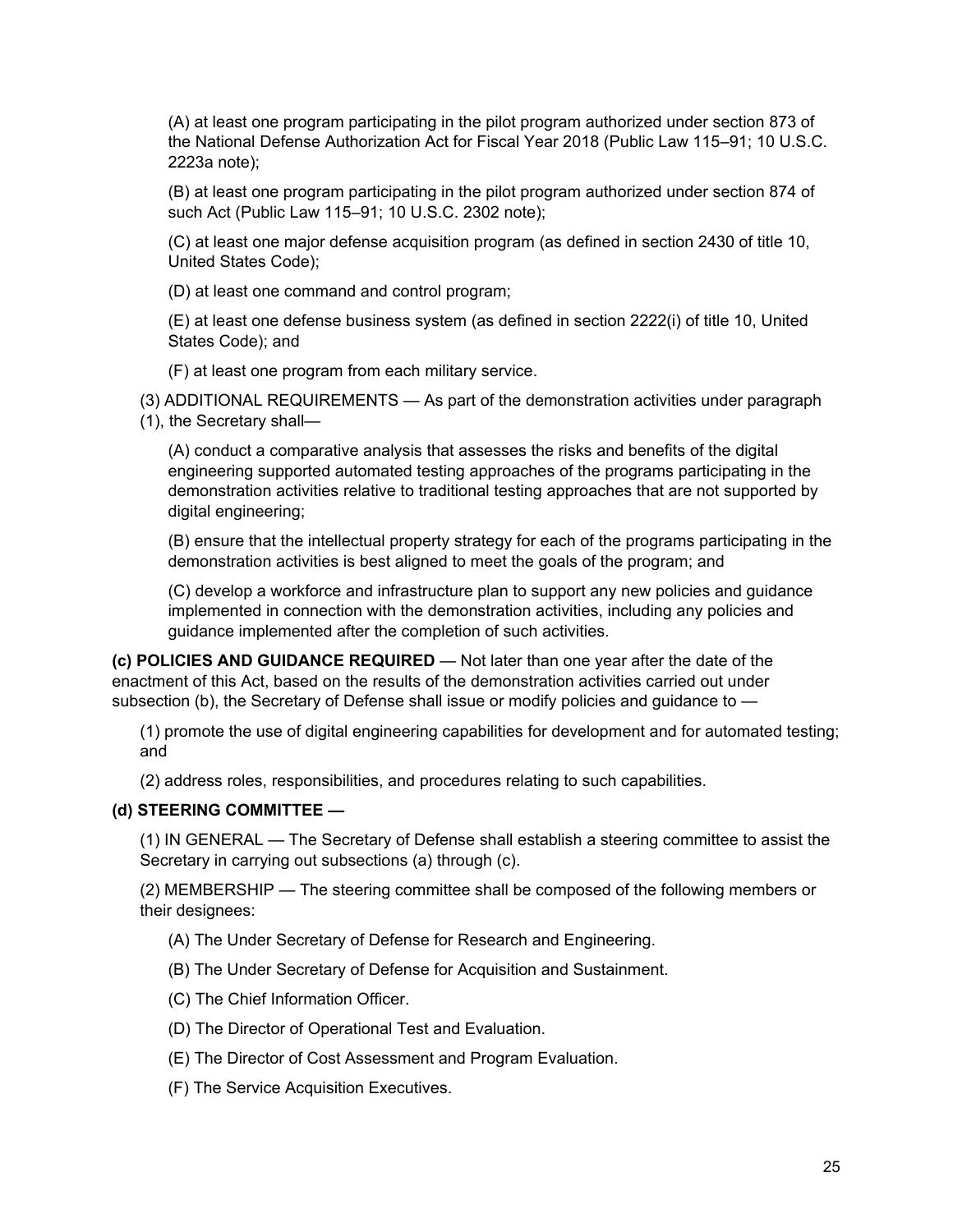- (G) The Service testing commands.
- (H) The Director of the Defense Digital Service.

#### **(e) REPORTS REQUIRED —**

(1) IMPLEMENTATION — Not later than March 15, 2020, the Secretary of Defense shall submit to the congressional defense committees a report on the progress of the Secretary in implementing subsections (a) through (c). The report shall include an explanation of how the results of the demonstration activities carried out under subsection (b) will be incorporated into the policy and guidance required under subsection (c), particularly the policy and guidance of the members of the steering committee established under subsection (d).

(2) LEGISLATIVE RECOMMENDATIONS — Not later than October 15, 2020, the Secretary of Defense shall provide to the congressional defense committees a briefing that identifies any changes to existing law that may be necessary to facilitate the implementation of subsections (a) through (c).

#### **(f) INDEPENDENT ASSESSMENT —**

(1) IN GENERAL — Not later than March 15, 2021, the Defense Innovation Board and the Defense Science Board shall jointly complete an independent assessment of the progress of the Secretary in implementing subsections (a) through (c). The Secretary of Defense shall ensure that the Defense Innovation Board and the Defense Science Board have access to the resources, data, and information necessary to complete the assessment.

(2) INFORMATION TO CONGRESS — Not later than 30 days after the date on which the assessment under paragraph (1) is completed, the Defense Innovation Board and the Defense Science Board shall jointly provide to the congressional defense committees —

- (A) a report summarizing the assessment; and
- (B) a briefing on the findings of the assessment.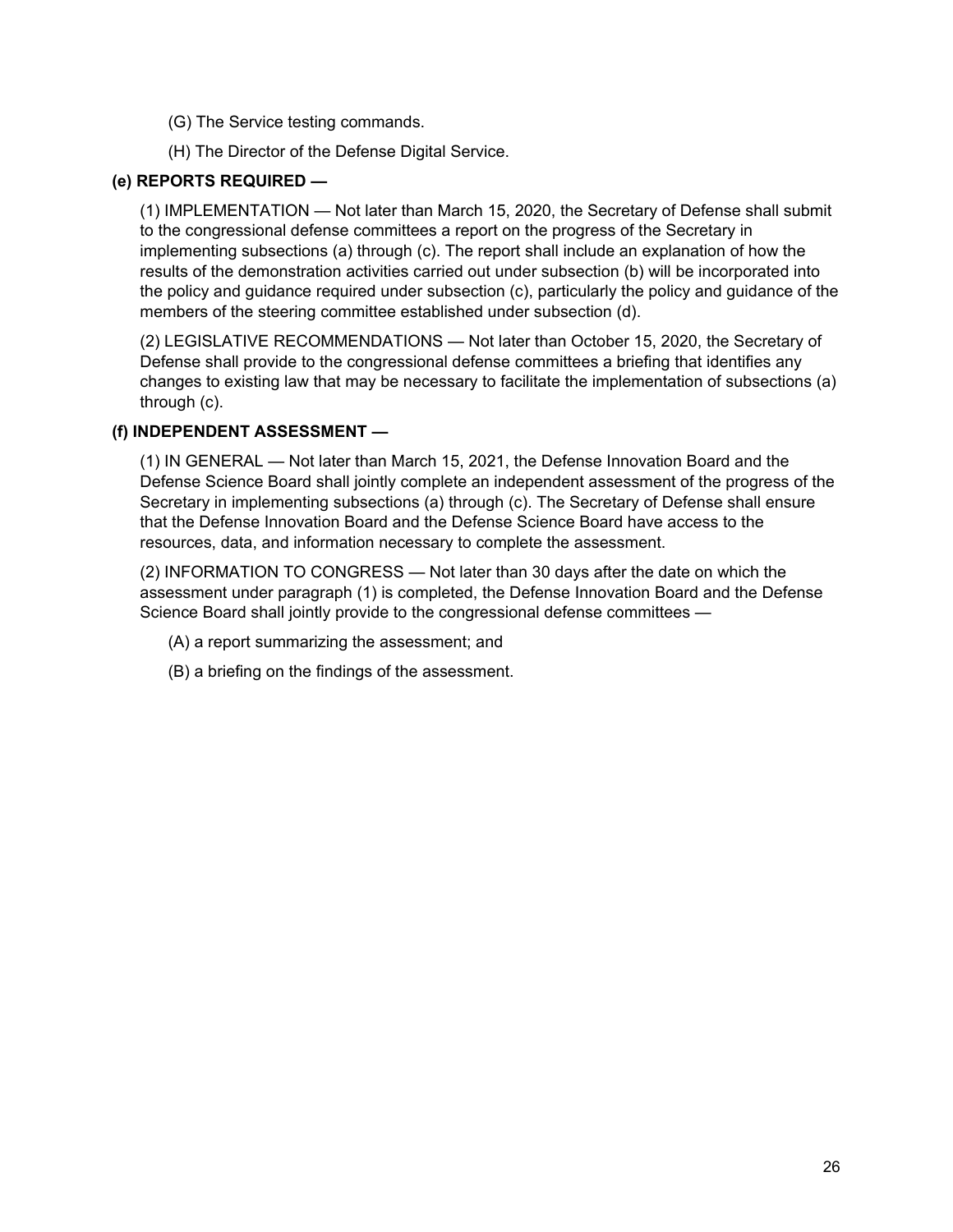# <span id="page-26-0"></span>Acronyms

| <b>ACQ</b>       | Acquisition                                                 |
|------------------|-------------------------------------------------------------|
| AcqDemo          | Acquisition Workforce Personnel Demonstration Project       |
| <b>ACS</b>       | Aegis Combat System                                         |
| AOC-WS           | Air Operations Center-Weapon System                         |
| <b>BoK</b>       | Body of Knowledge                                           |
| <b>BtB</b>       | Back-to-Basics                                              |
| C <sub>2</sub>   | <b>Command and Control</b>                                  |
| cATO             | <b>Continuous Authority to Operate</b>                      |
| <b>CENG</b>      | Credential - Engineering (DAU Course Code)                  |
| <b>CLE</b>       | Continuous Learning - Engineering (DAU Course Code)         |
| <b>COMPOSE</b>   | Cyber Ops Modeling Project-Orchestrate-Simulate-Execute     |
| <b>CSTB</b>      | Aegis Combat System Test Bed                                |
| <b>DAU</b>       | <b>Defense Acquisition University</b>                       |
| <b>DAWDA</b>     | Defense Acquisition Workforce Development Account (DAWDA)   |
| <b>DAWIA</b>     | Defense Acquisition Workforce Improvement Act               |
| <b>DBS</b>       | Defense Business System                                     |
| DE               | <b>Digital Engineering</b>                                  |
| <b>DEBoK</b>     | Digital Engineering Body of Knowledge                       |
| <b>DevSecOps</b> | Development, Security, Operations                           |
| <b>DoD</b>       | Department of Defense                                       |
| DOT&E            | Director of Operational Test and Evaluation                 |
| <b>ETM</b>       | <b>Engineering and Technical Management</b>                 |
| <b>FVL</b>       | <b>Future Vertical Lift</b>                                 |
| <b>GRA</b>       | Government Reference Architecture                           |
| HCI              | Human Capital Initiative                                    |
| ILS-S            | Integrated Logistics System-Supply (ILS-S) - U.S. Air Force |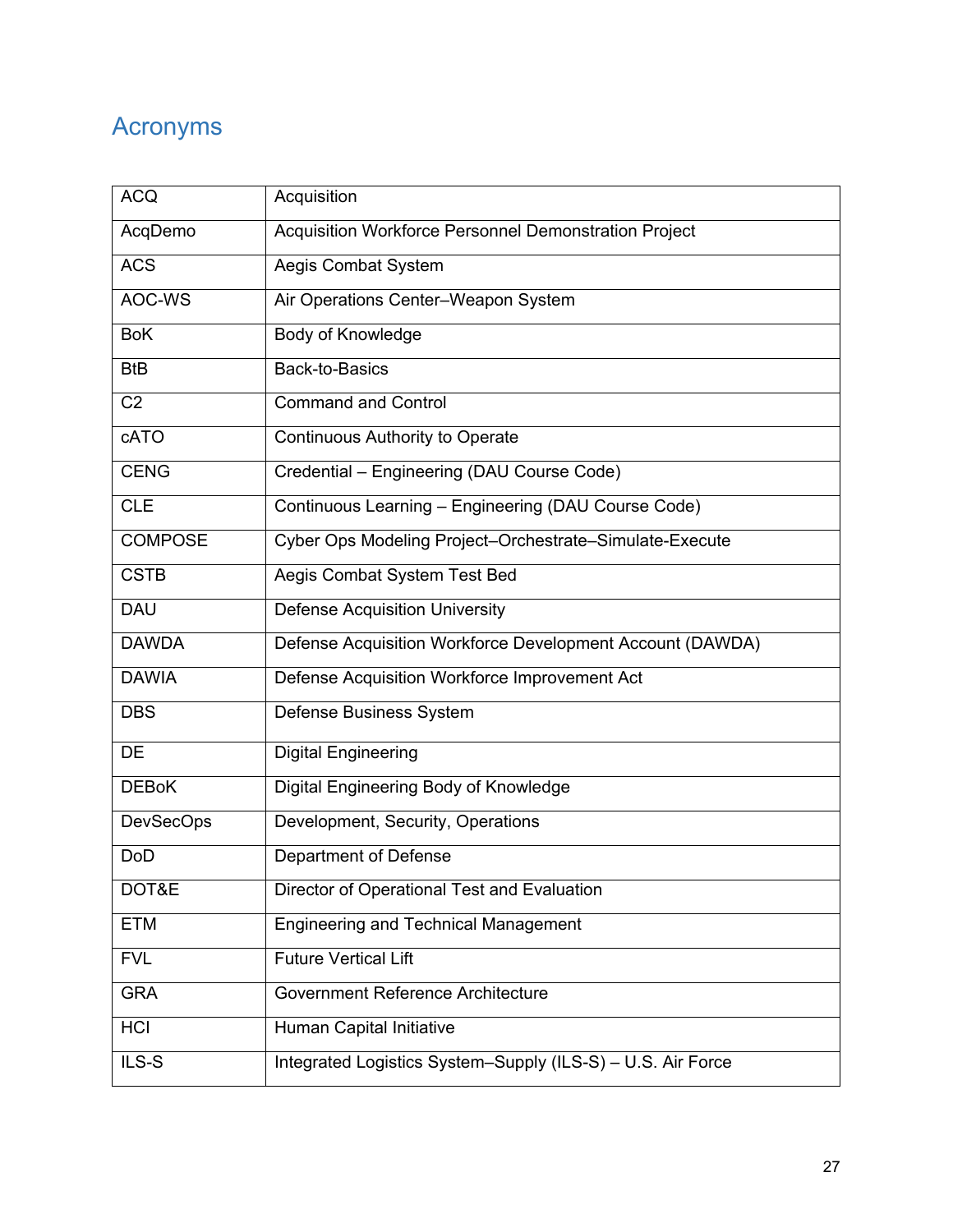| IT              | <b>Information Technology</b>                              |
|-----------------|------------------------------------------------------------|
| <b>JMR</b>      | Joint Multi-Role                                           |
| <b>JMR MSAD</b> | Joint Multi-Role Mission System Architecture Demonstration |
| <b>KREL</b>     | Kessel Run Experimentation Lab                             |
| <b>MBSE</b>     | Model-Based Systems Engineering                            |
| <b>MPSE</b>     | <b>Mission Planning Support Environment</b>                |
| <b>MSAD</b>     | Mission System Architecture Demonstration                  |
| <b>NDAA</b>     | National Defense Authorization Act                         |
| <b>NDS</b>      | <b>National Defense Strategy</b>                           |
| <b>OLT</b>      | <b>On-Line Training</b>                                    |
| <b>PBT</b>      | Performance-Based Training                                 |
| <b>PPTE</b>     | <b>Public-Private Talent Exchange</b>                      |
| S&T             | Science and Technology                                     |
| <b>STEM</b>     | Science, Technology, Engineering, and Mathematics          |
| SysML           | <b>Systems Modeling Language</b>                           |
| T&E             | <b>Test and Evaluation</b>                                 |
| USD(A&S)        | Under Secretary of Defense for Acquisition and Sustainment |
| USD(P&R)        | Under Secretary of Defense for Personnel and Readiness     |
| <b>VILT</b>     | Virtual instructor-led training                            |